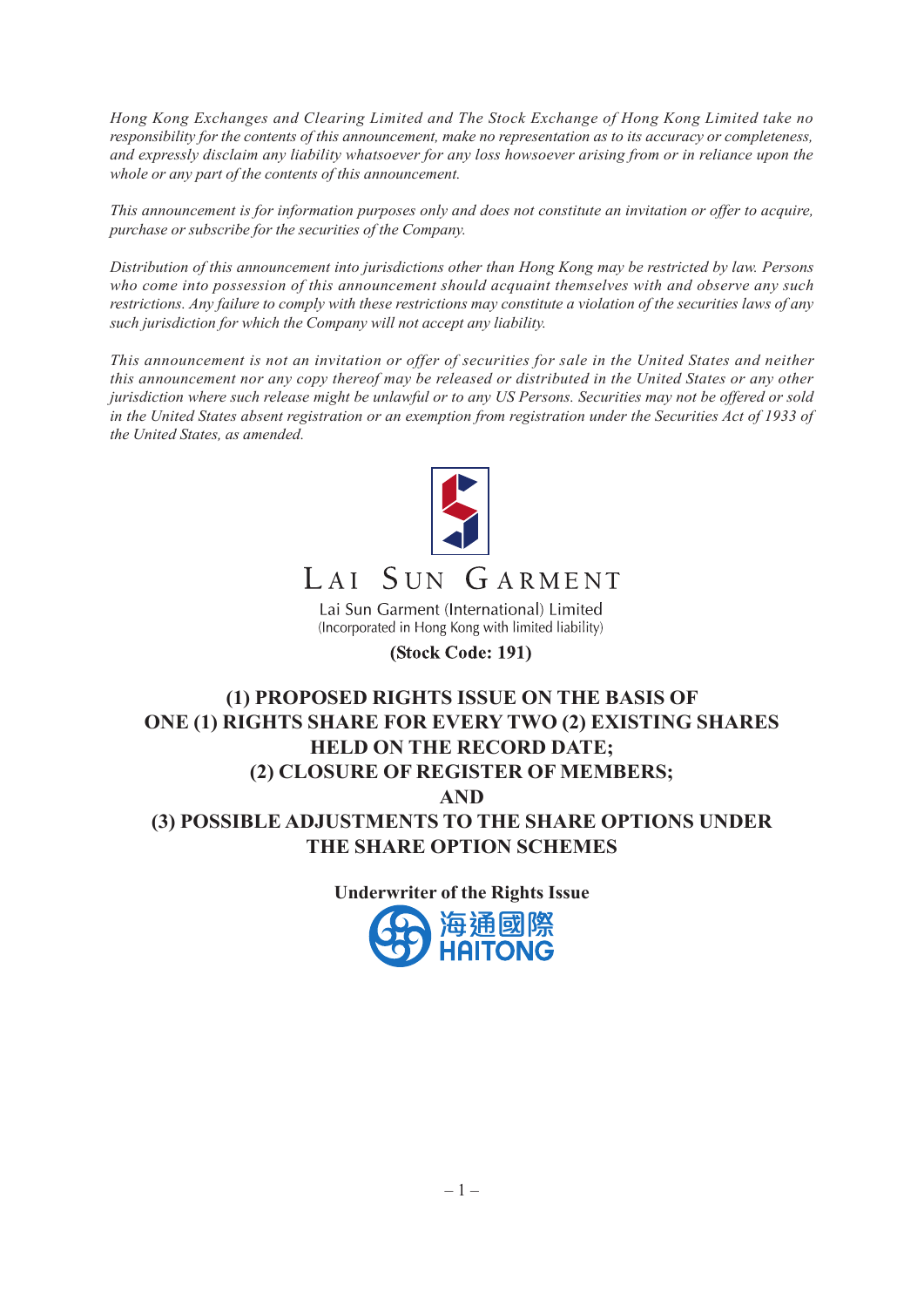## **PROPOSED RIGHTS ISSUE**

The Company proposes to raise gross proceeds of up to (i) approximately HK\$439.7 million by way of the issue of 196,305,311 Rights Shares (assuming no change in the number of Shares in issue on or before the Record Date); or (ii) approximately HK\$453.1 million by way of the issue of 202,282,216 Rights Shares (assuming no change in the number of Shares in issue on or before the Record Date other than the full exercise of outstanding Share Options), at the Subscription Price of HK\$2.24 per Rights Share on the basis of one (1) Rights Share for every two (2) existing Shares held on the Record Date. The Rights Issue is only available to the Qualifying Shareholders and will not be extended to the Non-Qualifying Shareholders.

The net proceeds from the Rights Issue after deducting the expenses are estimated to be (i) approximately HK\$433.2 million (assuming no change in the number of Shares in issue on or before the Record Date); or (ii) approximately HK\$446.6 million (assuming no change in the number of Shares in issue on or before the Record Date other than the full exercise of outstanding Share Options).

The Company intends to apply the net proceeds from the Rights Issue for the following purposes: (i) to finance future investments in property investments and/or development projects, as at the date of this announcement, no specific investment target has been identified; (ii) to reduce the gearing of the Group by repayment of certain bank borrowings subject to the Group's operating needs; and (iii) for general corporate purposes of the Group.

To qualify for the Rights Issue, a Shareholder must be registered as a member of the Company at the close of business on the Record Date and not be a Non-Qualifying Shareholder. In order to be registered as a member of the Company on the Record Date, all transfer documents of the Shares (together with the relevant share certificate(s)) must be lodged for registration with the Registrar, Tricor Tengis Limited, at Level 54, Hopewell Centre, 183 Queen's Road East, Hong Kong by no later than 4:30 p.m. on Monday, 28 June 2021.

## **IRREVOCABLE UNDERTAKING OF THE UNDERTAKING COVENANTORS**

As at the date of this announcement, Dr. Peter Lam and Wisdoman held 48,802,906 Shares and 114,741,416 Shares, respectively, representing approximately 12.43% and 29.23% of the total issued Shares, respectively.

Pursuant to the Irrevocable Undertaking, Dr. Peter Lam and Wisdoman have provided a joint, several, irrevocable and unconditional undertaking to the Company and the Underwriter, pursuant to which Dr. Peter Lam and Wisdoman have irrevocably undertaken and warranted to the Company and the Underwriter, among other things:

- (i) to subscribe for 24,401,453 Rights Shares and 57,370,708 Rights Shares to be provisionally allotted to Dr. Peter Lam and Wisdoman, respectively; and
- (ii) not to sell, dispose of or transfer, or agree to sell, dispose of or transfer any of the Shares held by them or any one of them from the date of the Irrevocable Undertaking to the date of completion of the Rights Issue.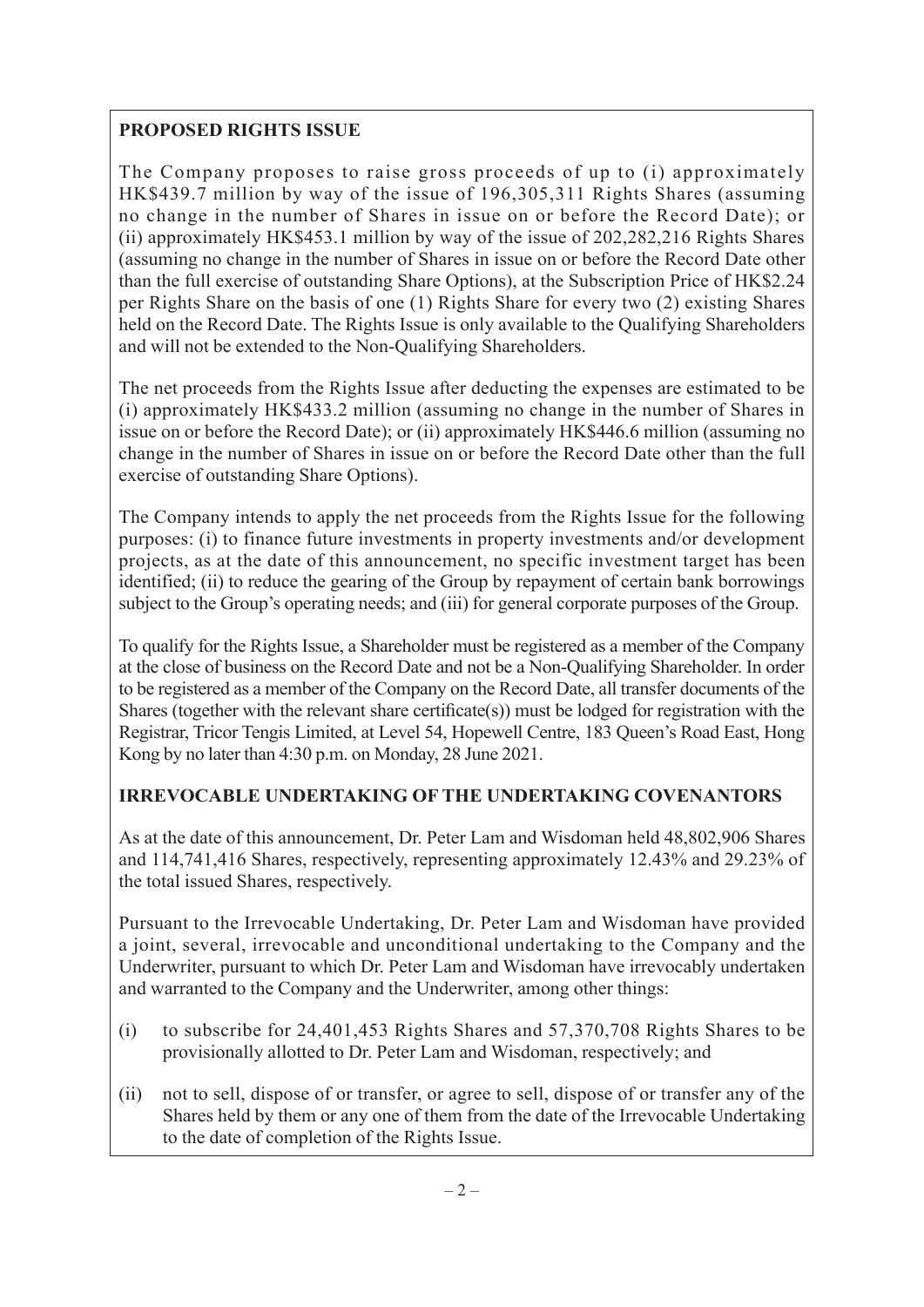## **UNDERWRITING AGREEMENT**

On 11 June 2021 (after trading hours), the Company and the Underwriter entered into the Underwriting Agreement, pursuant to which the Underwriter has conditionally agreed to fully underwrite the Underwritten Shares, subject to the terms and conditions set out in the Underwriting Agreement, in particular the fulfilment or waiver (as applicable) of the conditions contained therein. Details of the major terms and conditions of the Underwriting Agreement are set out in the section headed "The Underwriting Agreement" in this announcement.

The Company shall make an application to the Stock Exchange for the listing of, and the permission to deal in, the Rights Shares (in both nil-paid and fully-paid forms) to be allotted and issued pursuant to the Rights Issue.

**As the proposed Rights Issue is subject to conditions, it may or may not proceed. Investors are advised to exercise caution when dealing in the Shares.**

## **LISTING RULES IMPLICATION**

As the Rights Issue will not increase either the total number of issued Shares or the market capitalisation of the Company by more than 50%, the Rights Issue is not subject to the approval of minority Shareholders in general meeting pursuant to Rule 7.19A of the Listing Rules.

The Company has not conducted any rights issue, open offer or specific mandate placing within the 12-month period immediately preceding the date of this announcement, or prior to such 12-month period where dealing in respect of the Shares issued pursuant thereto commenced within such 12-month period, nor has it issued any bonus securities, warrants or other convertible securities within such 12-month period. The Rights Issue does not result in a theoretical dilution effect of 25% or more on its own.

## **CLOSURE OF REGISTER OF MEMBERS OF THE COMPANY**

The register of members of the Company will be closed from Tuesday, 29 June 2021 to Tuesday, 6 July 2021 (both days inclusive) for determining the entitlements to the Rights Issue during which period no transfer of Shares will be registered.

## **GENERAL**

The Prospectus Documents containing information on the Rights Issue are expected to be despatched to the Qualifying Shareholders on or around Friday, 9 July 2021. The Company will not extend the Rights Issue to the Non-Qualifying Shareholders. The Company will, to the extent permitted under the relevant laws and regulations and reasonably practicable, send the Prospectus to the Non-Qualifying Shareholders for information purposes only but will not send any PAL or EAF to them.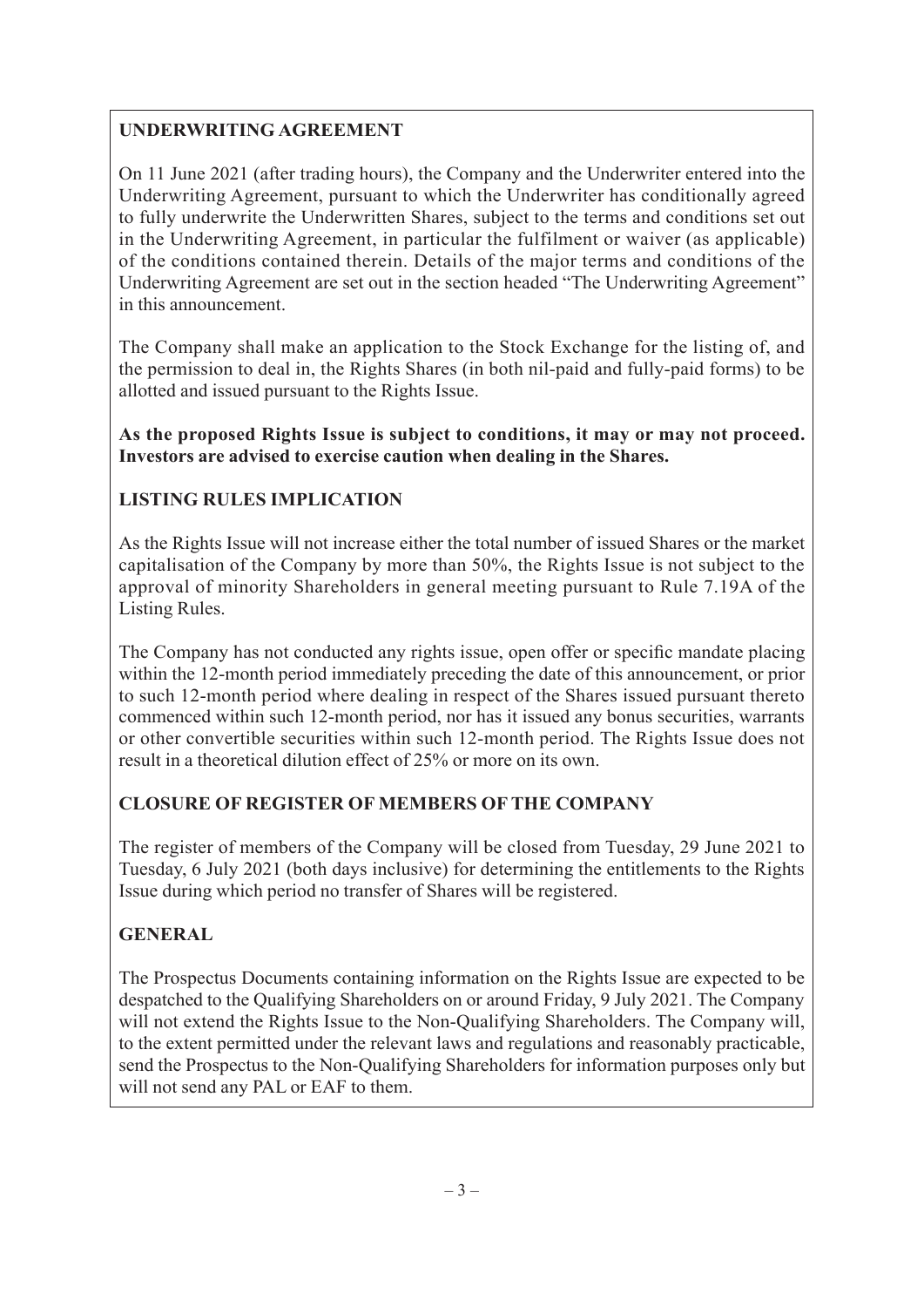## **POSSIBLE ADJUSTMENT TO THE SHARE OPTIONS UNDER THE SHARE OPTION SCHEMES**

As at the date of this announcement, there are 11,953,809 outstanding Share Options granted by the Company exercisable into 11,953,809 Shares. Pursuant to the terms of the Share Option Schemes, the Rights Issue may lead to adjustments to, among others, the exercise price and/or the number of Shares to be issued upon exercise of the outstanding Share Options under the Share Option Schemes. The Company will notify the holders of such Share Options and the Shareholders by way of announcement (as and when appropriate) regarding adjustments to be made (if any) pursuant to the terms of the Share Option Schemes and such adjustment will be certified by an independent financial adviser or auditors of the Company (as the case may be).

Save for the foregoing, as at the date of this announcement, the Company had no outstanding debt securities, derivatives, options, warrants, convertible securities or other similar securities which are convertible or exchangeable into Shares prior to the Record Date. The Company has no intention to issue or grant any Shares, convertible securities, warrants and/or options on or before the Record Date.

## **WARNING OF THE RISKS OF DEALING IN THE SHARES AND NIL-PAID RIGHTS SHARES**

**Shareholders and potential investors of the Company should note that the proposed Rights Issue is conditional upon, among others, the Underwriting Agreement having become unconditional and the Underwriter not having terminated the Underwriting Agreement in accordance with the terms thereof (a summary of which is set out in the sections headed "The Underwriting Agreement - Conditions of the Rights Issue and the Underwriting Agreement" and "The Underwriting Agreement - Termination of the Underwriting Agreement" in this announcement). Accordingly, the Rights Issue may or may not proceed.**

**Any Shareholder or other person dealing in the existing Shares and/or the nil-paid Rights Shares up to the date on which all the conditions to which the Rights Issue are fulfilled or waived (as applicable) (and the date on which the Underwriter's right of termination of the Underwriting Agreement ceases) will accordingly bear the risk that the Rights Issue may not become unconditional or may not proceed.**

**Shareholders and potential investors of the Company are advised to exercise caution when dealing in the existing Shares and/or the nil-paid Rights Shares. Any party (including Shareholders and potential investors of the Company) who is in any doubt about his/her/its position or any action to be taken is recommended to consult his/her/its own professional adviser(s).**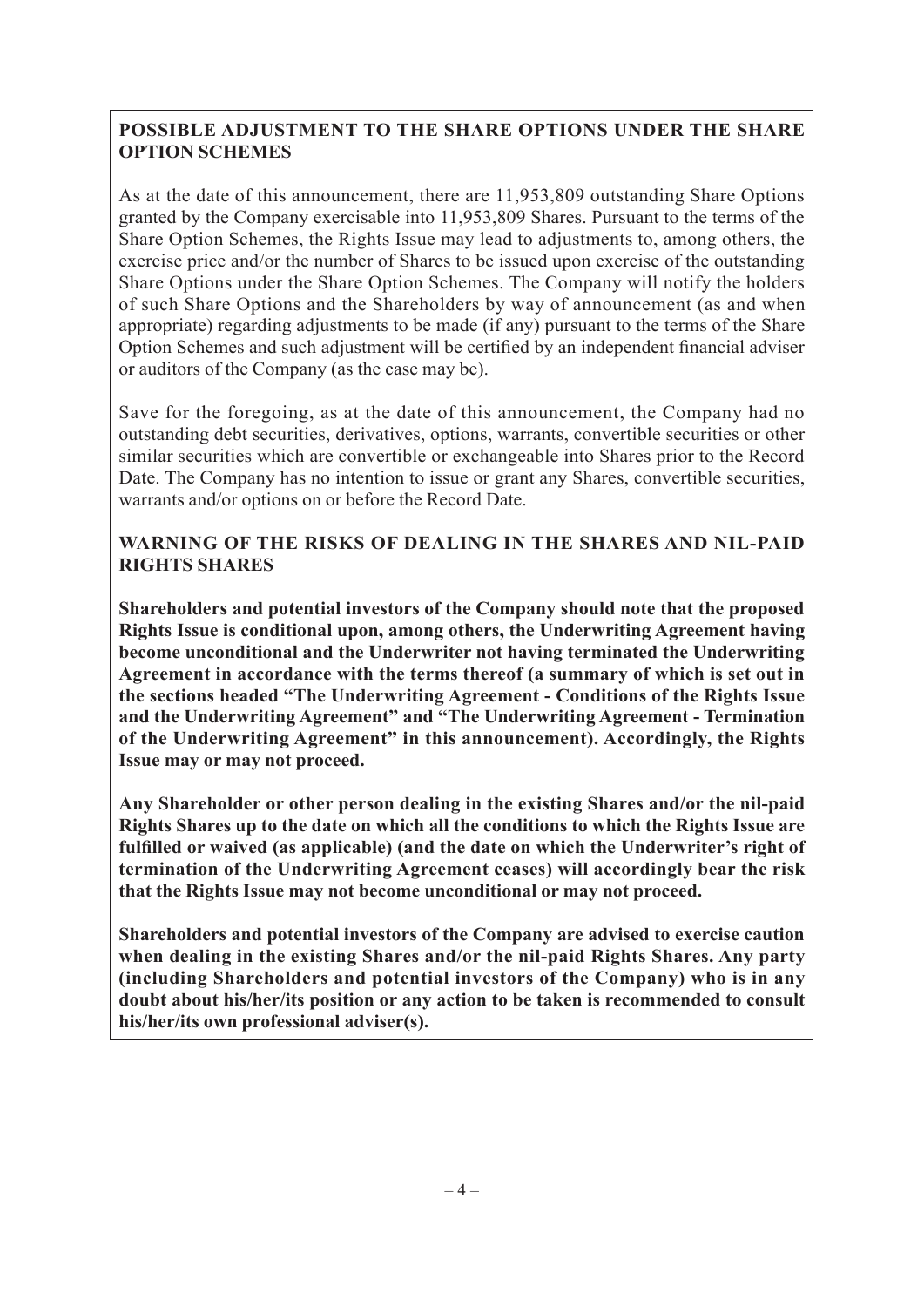## **PROPOSED RIGHTS ISSUE**

The Company proposes to raise gross proceeds of up to (i) approximately HK\$439.7 million by way of the issue of 196,305,311 Rights Shares (assuming no change in the number of Shares in issue on or before the Record Date); or (ii) approximately HK\$453.1 million by way of the issue of 202,282,216 Rights Shares (assuming no change in the number of Shares in issue on or before the Record Date other than the full exercise of outstanding Share Options), at the Subscription Price of HK\$2.24 per Rights Share on the basis of one (1) Rights Share for every two (2) existing Shares held on the Record Date. The Rights Issue is only available to the Qualifying Shareholders and will not be extended to the Non-Qualifying Shareholders.

Further details of the Rights Issue are set out below:

#### **Issue statistics**

| Basis of the Rights Issue                                                                                               |   | One (1) Rights Share for every two (2) existing Shares<br>held by the Qualifying Shareholders on the Record<br>Date                                                                                                                                                                                                                                                                                                                                                                                                                                                                                 |
|-------------------------------------------------------------------------------------------------------------------------|---|-----------------------------------------------------------------------------------------------------------------------------------------------------------------------------------------------------------------------------------------------------------------------------------------------------------------------------------------------------------------------------------------------------------------------------------------------------------------------------------------------------------------------------------------------------------------------------------------------------|
| <b>Subscription Price</b>                                                                                               |   | HK\$2.24 per Rights Share                                                                                                                                                                                                                                                                                                                                                                                                                                                                                                                                                                           |
| Number of Shares in issue.<br>as at the date of<br>this announcement                                                    |   | 392,610,623 Shares                                                                                                                                                                                                                                                                                                                                                                                                                                                                                                                                                                                  |
| Number of Rights Shares<br>to be issued under the<br><b>Rights Issue</b>                                                | t | Not less than 196,305,311 Rights Shares (assuming no<br>change in the number of Shares in issue on or before<br>the Record Date) and not more than 202,282,216 Rights<br>Shares (assuming no change in the number of Shares in<br>issue on or before the Record Date other than the full<br>exercise of the outstanding Share Options)                                                                                                                                                                                                                                                              |
| Number of issued Shares<br>upon completion of the<br>Rights Issue (assuming the<br>Rights Issue is fully<br>subscribed) |   | Not less than 588,915,934 Shares (assuming no change<br>in the number of Shares in issue on or before the<br>Record Date and that no new Shares (other than the<br>Rights Shares) will be allotted and issued on or before<br>completion of the Rights Issue) and not more than<br>606,846,648 Shares (assuming no change in the number<br>of Shares in issue on or before the Record Date other<br>than the full exercise of the outstanding Share Options<br>and that no new Shares (other than the Rights Shares)<br>will be allotted and issued on or before completion of<br>the Rights Issue) |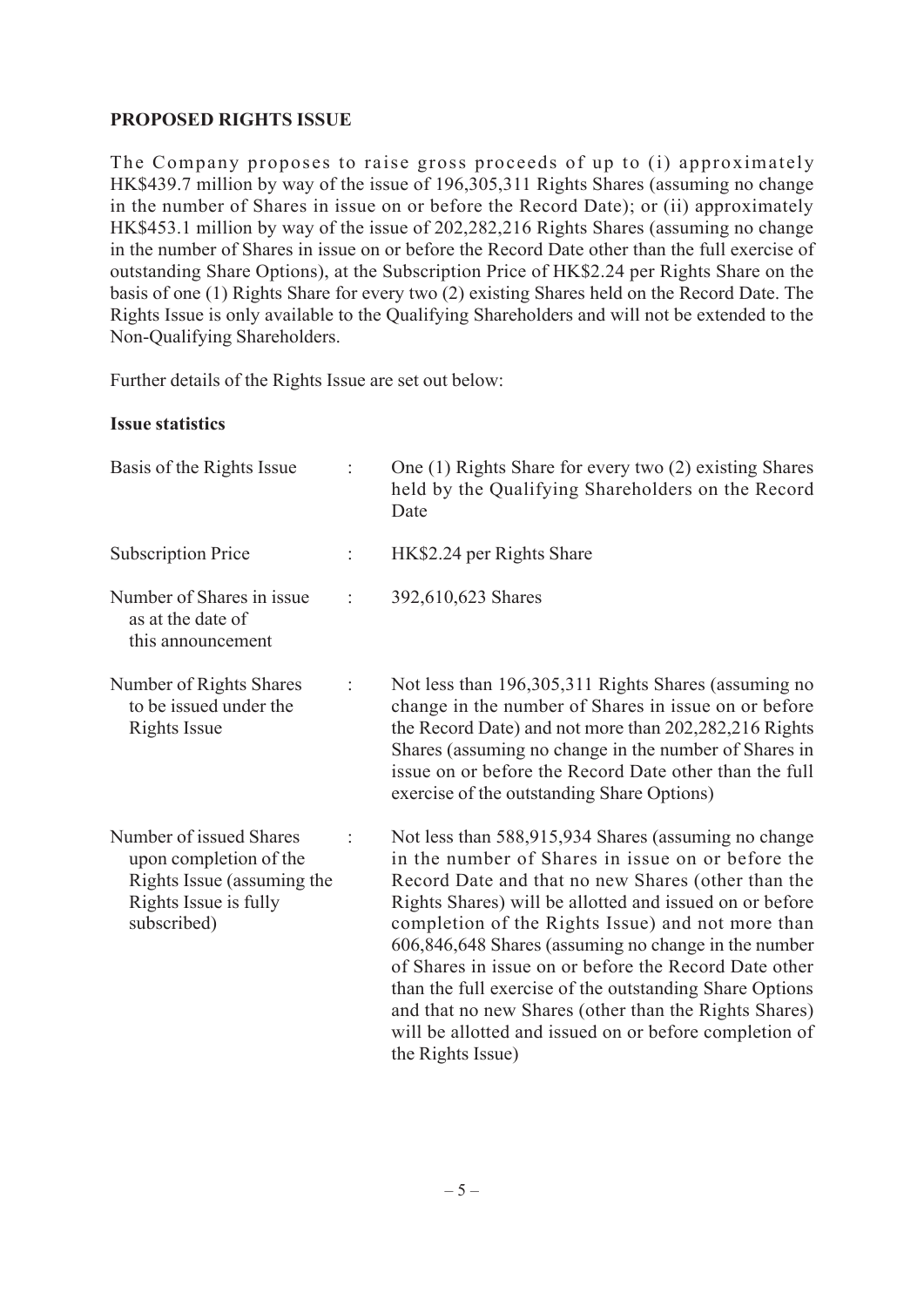| Amount to be raised<br>before expenses | Not less than approximately HK\$439.7 million and not<br>more than approximately HK\$453.1 million |
|----------------------------------------|----------------------------------------------------------------------------------------------------|
| Rights of excess applications :        | Qualifying Shareholders may apply for Rights Shares<br>in excess of their provisional allotment    |

As at the date of this announcement, there are 11,953,809 outstanding Share Options granted by the Company exercisable into 11,953,809 Shares. Save for the foregoing, as at the date of this announcement, the Company had no outstanding debt securities, derivatives, options, warrants, convertible securities or other similar securities which are convertible or exchangeable into Shares prior to the Record Date. The Company has no intention to issue or grant any Shares, convertible securities, warrants and/or options on or before the Record Date.

Assuming no change in the number of issued Shares on or before the Record Date and that no new Shares (other than the Rights Shares) will be allotted and issued on or before completion of the Rights Issue, the 196,305,311 Rights Shares proposed to be issued pursuant to the Rights Issue represents approximately 33.3% of the issued share capital of the Company as enlarged by the allotment and issue of the Rights Shares.

The Company shall not from the date of the Underwriting Agreement until the Record Date issue any Shares or issue or grant any share options or other securities convertible into, exchangeable for or which carry rights to acquire Shares (other than the nil-paid Rights Shares) without the approval of the Underwriter.

Assuming no change in the number of issued Shares on or before the Record Date other than the full exercise of outstanding Share Options and that no new Shares (other than the Rights Shares) will be allotted and issued on or before completion of the Rights Issue, the 202,282,216 Rights Shares proposed to be issued pursuant to the Rights Issue represents approximately 33.3% of the issued share capital of the Company as enlarged by the allotment and issue of the Rights Shares.

#### **Qualifying Shareholders and Non-Qualifying Shareholders**

The Rights Issue is only available to the Qualifying Shareholders. The Company will send the Prospectus Documents to the Qualifying Shareholders. The Company will not extend the Rights Issue to the Non-Qualifying Shareholders. The Company will, to the extent permitted under the relevant laws and regulations and reasonably practicable, send the Prospectus to the Non-Qualifying Shareholders for information purposes only but will not send any PAL or EAF to them.

To qualify for the Rights Issue, a Shareholder must be registered as a member of the Company at the close of business on the Record Date and not be a Non-Qualifying Shareholder. Shareholders having an address in Hong Kong as shown on the register of members of the Company at the close of business on the Record Date will qualify for the Rights Issue.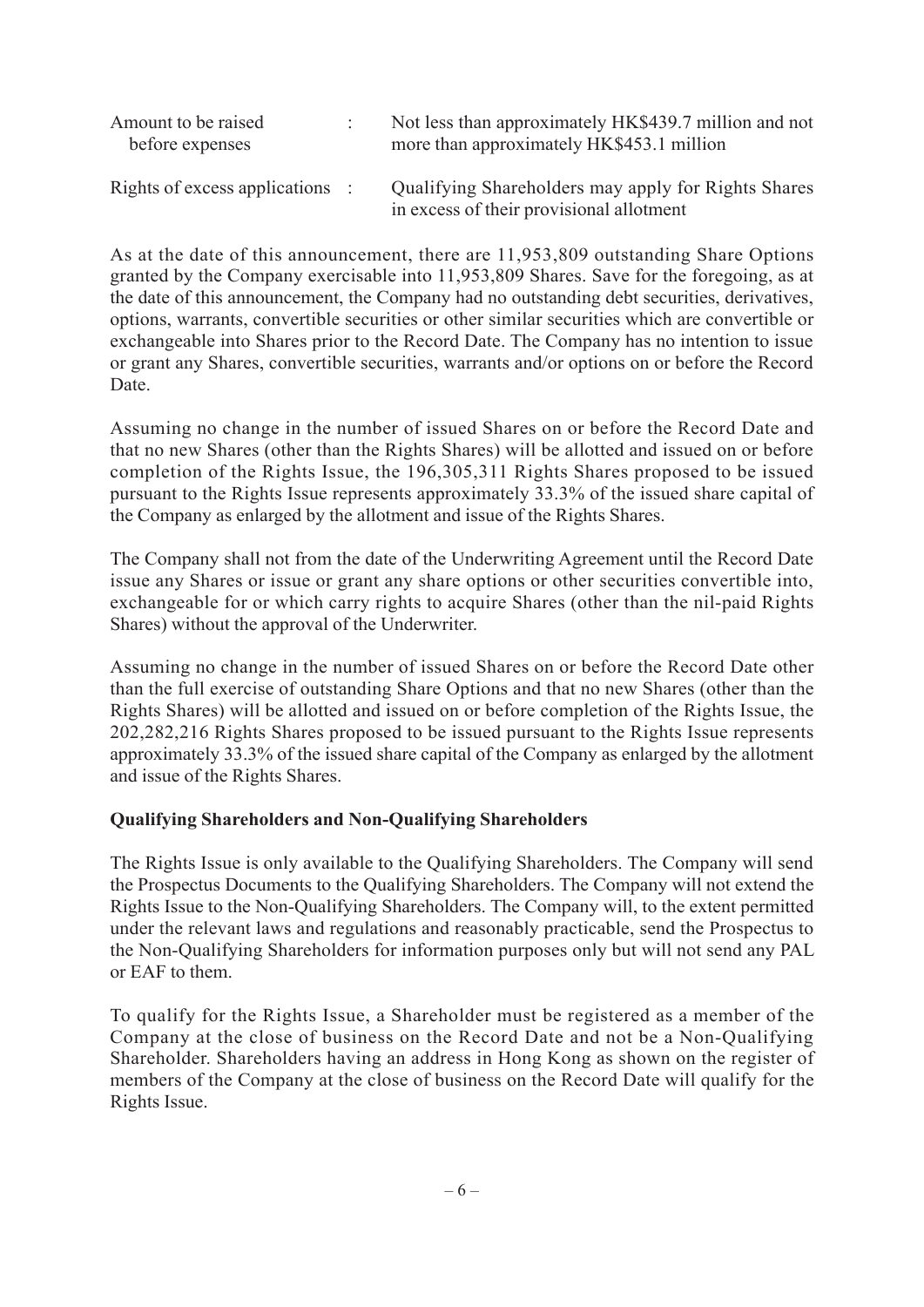Shareholders having an address outside Hong Kong as shown on the register of members of the Company at the close of business on the Record Date will not qualify for the Rights Issue if the Board, after making relevant enquiries, considers that the exclusion of such Overseas Shareholders from the Rights Issue would be necessary or expedient on account either of legal restrictions under the laws of the relevant place or any requirements of the relevant regulatory body or stock exchange in that place.

Shareholders with their Shares held by nominee(s) (or held in CCASS) should note that the Board will consider the said nominee (including HKSCC Nominees Limited) as a single Shareholder according to the register of members of the Company and are advised to consider whether they would like to arrange for the registration of the relevant Shares in their own names prior to the Record Date.

In order to be registered as a member of the Company by the Record Date, all transfer documents of the Shares (with the relevant share certificates) must be lodged for registration with the Registrar, Tricor Tengis Limited, at Level 54, Hopewell Centre, 183 Queen's Road East, Hong Kong by 4:30 p.m. on Monday, 28 June 2021. The last day for dealing in the Shares on a cum-rights basis is Thursday, 24 June 2021.

Holders of Share Options who wish to participate in the Rights Issue should exercise their Share Options in accordance with the terms and conditions of the Share Option Schemes and be registered as holders of the Shares so allotted and issued to them pursuant to such exercise with the Company on or before the Record Date.

Application for all or any part of a Qualifying Shareholder's provisional allotment should be made by completing the PAL and lodging the same with a cheque or banker's cashier order for the Rights Shares being applied for with the Registrar, Tricor Tengis Limited, at Level 54, Hopewell Centre, 183 Queen's Road East, Hong Kong on or before the Latest Time for Acceptance.

Qualifying Shareholders who take up their pro rata entitlement in full will not suffer any dilution to their interests in the Company (except in relation to any dilution resulting from the taking up by third parties of any Rights Shares arising from the aggregation of fractional entitlements). If a Qualifying Shareholder does not take up any of his/her/its entitlement in full under the Rights Issue, his/her/its proportionate shareholding in the Company will be diluted.

#### **Rights of the Overseas Shareholders**

If, at the close of business on the Record Date, a Shareholder's address on the Company's register of members is in a place outside Hong Kong, such Shareholder may not be eligible to take part in the Rights Issue. The Prospectus Documents to be despatched in connection with the Rights Issue will not be registered or filed under the applicable securities legislation of any jurisdiction other than Hong Kong.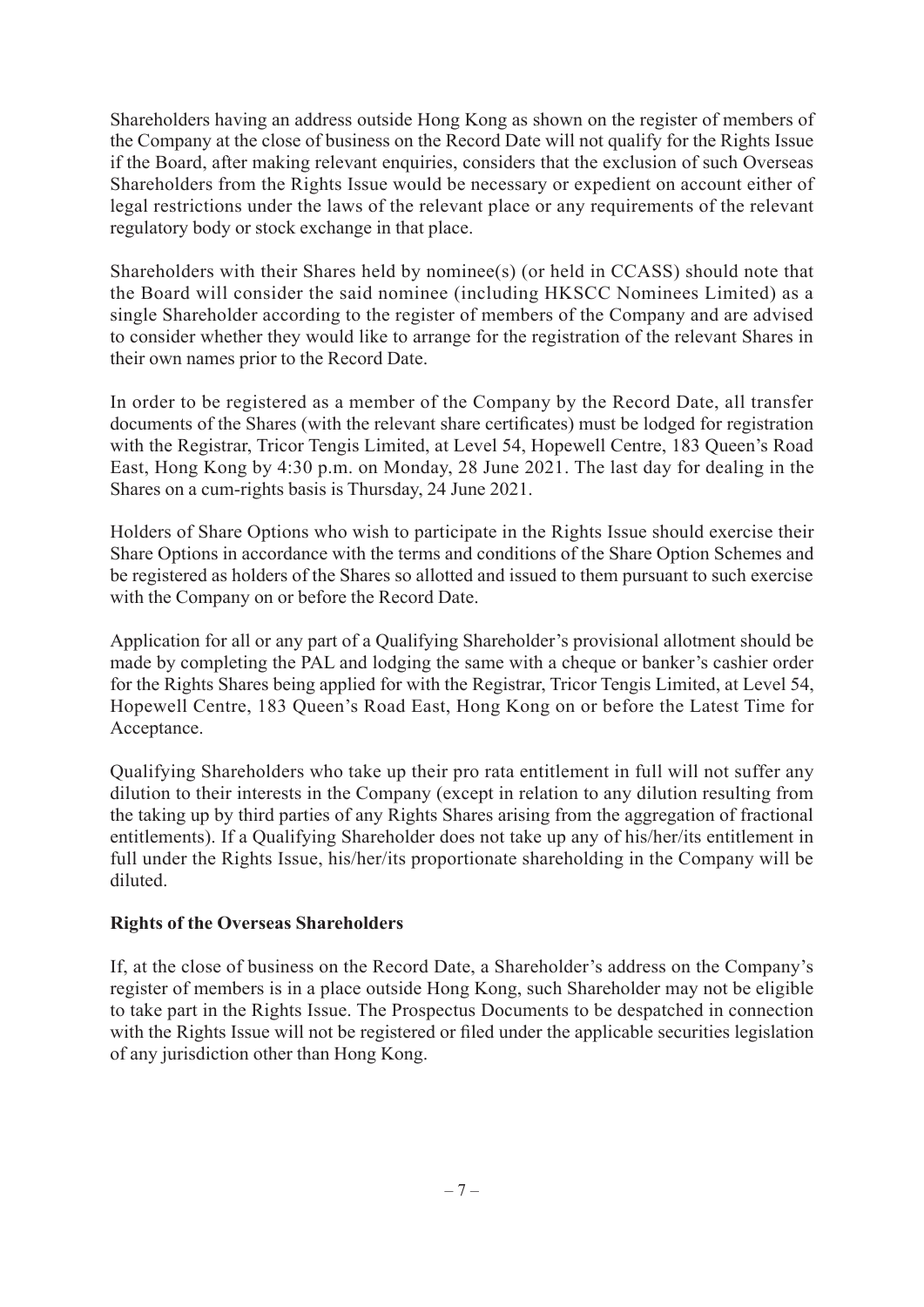The Board notes the requirements specified in Rule 13.36(2)(a) of the Listing Rules and is in the process of making enquiries in the relevant jurisdictions as to the feasibility of extending the Rights Issue to the Overseas Shareholders. If, after making such enquiries, the Board is of the opinion that it would be necessary or expedient, on account either of the legal restrictions under the laws of the relevant place or any requirements of the relevant regulatory body or stock exchange in that place, not to offer the Rights Shares to the relevant Overseas Shareholders, no provisional allotment of nil-paid Rights Shares or allotment of fully-paid Rights Shares will be made to such Overseas Shareholders. In such circumstances, such Overseas Shareholders will become Non-Qualifying Shareholders and the Rights Issue will not be extended to them. The Company will, to the extent permitted under the relevant laws and regulations and reasonably practicable, send the Prospectus to the Non-Qualifying Shareholders for information purposes only but will not send any PAL or EAF to them.

Arrangements will be made for the Rights Shares which would otherwise have been provisionally allotted to the Non-Qualifying Shareholders to be sold in the market in their nil-paid form as soon as practicable after dealings in the nil-paid Rights Shares commence and before the last day for dealing in the nil-paid Rights Shares, if a premium (net of expenses) can be obtained. Any net proceeds of sale thereof, after deduction of expenses, will be paid in Hong Kong dollars to the Non-Qualifying Shareholders pro rata to their respective entitlements as at the close of business on the Record Date, provided that if any of such persons would be entitled to a sum not exceeding HK\$100, such sum will be retained by the Company for its own benefit. Any such unsold nil-paid Rights Shares to which such Non-Qualifying Shareholders would otherwise have been entitled will be made available for excess application by the Qualifying Shareholders under the EAF(s). Should there be no excess application by the Qualifying Shareholders or such excess applications are for less than the total number of Underwritten Shares, those Rights Shares will be fully underwritten by the Underwriter.

**Overseas Shareholders should note that they may or may not be entitled to the Rights Issue, subject to the results of enquiries made by the Directors pursuant to Rule 13.36(2)(a) of the Listing Rules. Accordingly, the Overseas Shareholders should exercise caution when dealing in the Shares.**

#### **Closure of register of members of the Company**

The register of members of the Company will be closed from Tuesday, 29 June 2021 to Tuesday, 6 July 2021 (both days inclusive) for determining the entitlements to the Rights Issue. No transfer of any issued Shares of the Company will be registered during this period.

#### **Basis of provisional allotments**

The basis of the provisional allotment shall be one (1) Rights Share (in nil-paid form) for every two (2) existing Shares held by the Qualifying Shareholders as at the close of business on the Record Date at the Subscription Price payable in full on acceptance and otherwise on the terms and subject to the conditions set out in the Prospectus Documents.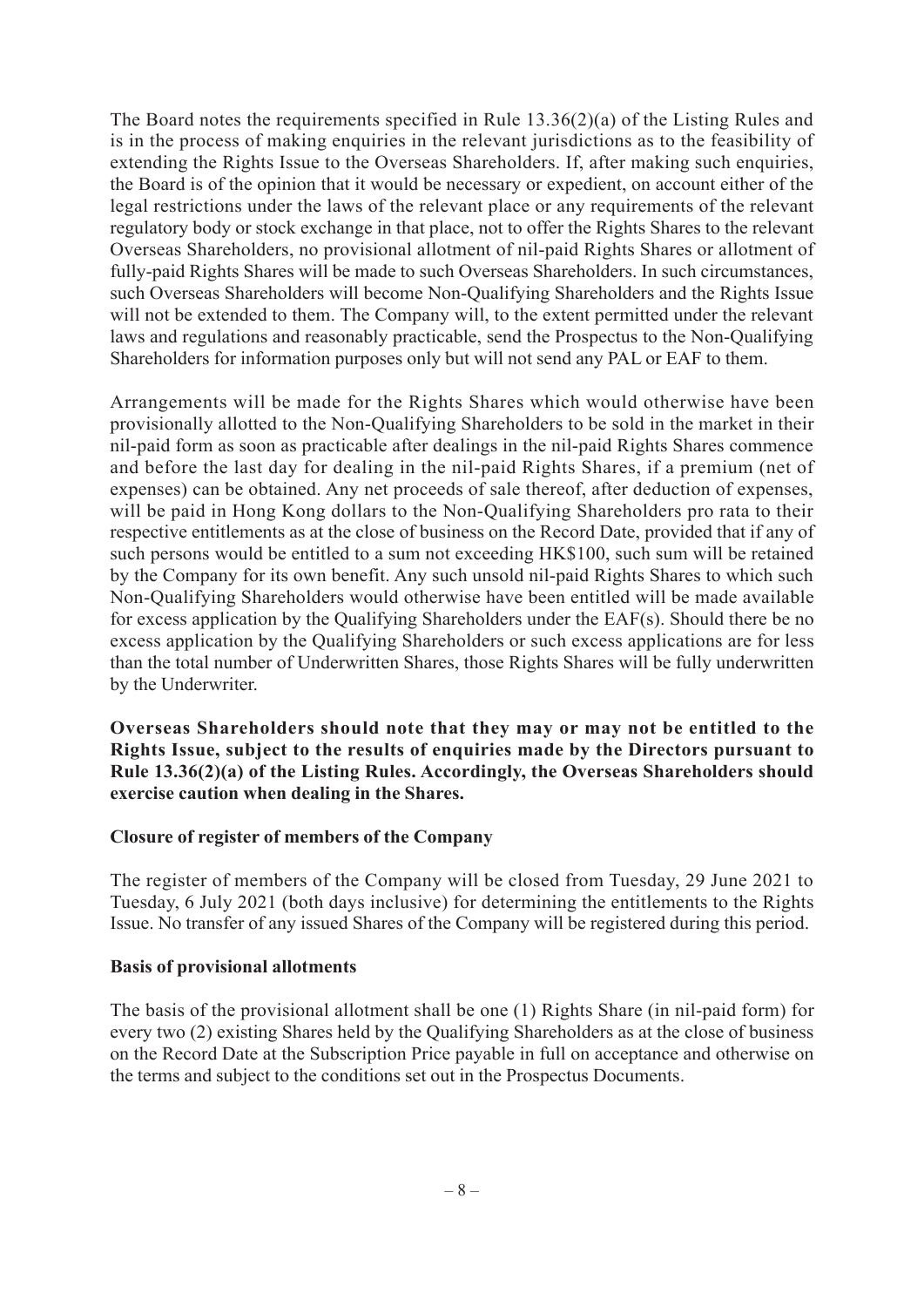## **Subscription Price**

The Subscription Price is HK\$2.24 per Rights Share, payable in full by a Qualifying Shareholder upon acceptance of the relevant provisional allotment of the Rights Shares and, where applicable, application for Excess Rights Shares under the Rights Issue, or when a transferee of nil-paid Rights Shares applies for the Rights Shares.

The Subscription Price represents:

- (i) a discount of approximately 65.0% to the closing price of HK\$6.40 per Share as quoted on the Stock Exchange on the Last Trading Day;
- (ii) a discount of approximately 65.1% to the average closing price of approximately HK\$6.41 per Share for the last five trading days as quoted on the Stock Exchange up to and including the Last Trading Day;
- (iii) a discount of approximately 64.3% to the average closing price of approximately HK\$6.27 per Share for the last ten trading days as quoted on the Stock Exchange up to and including the Last Trading Day;
- (iv) a discount of approximately 55.4% to the theoretical ex-rights price of approximately HK\$5.02 per Share, based on the closing price of HK\$6.40 per Share as quoted on the Stock Exchange on the Last Trading Day;
- (v) a discount of approximately 95.9% to the latest published unaudited consolidated net asset value per Share as at 31 January 2021 of approximately HK\$55.274 based on the latest published unaudited total equity attributable to the owners of the Company as at 31 January 2021 of approximately HK\$21,701.0 million as extracted from the interim report of the Company for the six months ended 31 January 2021 and 392,610,623 Shares in issue as at the date of this announcement); and
- (vi) a theoretical dilution effect (as defined under Rule 7.27B of the Listing Rules) of approximately 21.7%, represented by the theoretical diluted price of approximately HK\$5.02 per Share to the benchmarked price (as defined under Rule 7.27B of the Listing Rules, taking into account the closing price on the Last Trading Day of HK\$6.40 per Share and the average of the closing prices of the Shares as quoted on the Stock Exchange for the five previous consecutive trading days prior to the date of this announcement of approximately HK\$6.41 per Share) of approximately HK\$6.41 per Share.

The net price per Rights Share (i.e. Subscription Price less cost and expenses incurred in the Rights Issue) upon full acceptance of the provisional allotment of Rights Shares will be approximately HK\$2.21 (assuming no change in the number of Shares in issue on or before the Record Date) and approximately HK\$2.21 (assuming no change in the number of Shares in issue on or before the Record Date other than the full exercise of outstanding Share Options).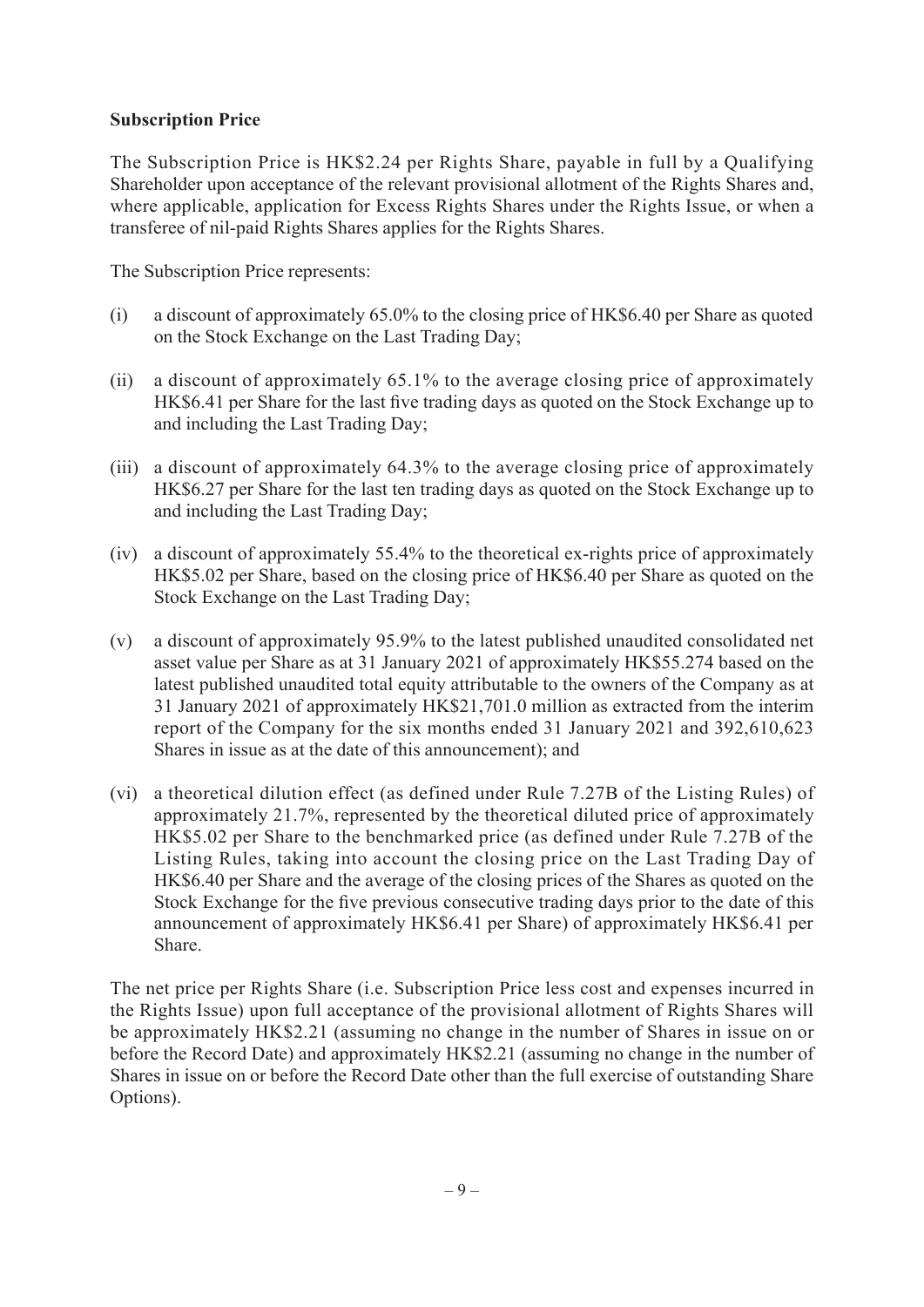The Subscription Price was determined by the Company with reference to, among others, the following:

## **1. Recent market prices of the Shares**

During the twelve months up to and including the Last Trading Day, the closing price of the Shares was on a general downward trend after reaching a high of HK\$8.32 per Share on 17 June 2020 decreasing to a low of HK\$5.50 per Share on 17 May 2021 and closed at HK\$6.40 per Share on the Last Trading Day. In view of the aforementioned general downward trend of the closing price of the Shares, and in order to enhance the attractiveness of the Rights Issue, the Directors set the Subscription Price at a discount to the then market prices of the Shares as mentioned above.

## **2. Current market conditions**

The recent volatility of the capital market in Hong Kong since February 2021 was also referenced. During the three months up to and including the Last Trading Day, the Hang Seng Index fluctuated between a high of approximately 31,085 at closing on 17 February 2021 and approximately 27,900 at closing on 25 March 2021 and closed at approximately 28,842 on the Last Trading Day. The Directors considered that such volatility may affect investors' confidence in the market and therefore set the Subscription Price at a discount to the then market prices of the Shares to encourage Shareholders to participate in the Rights Issue.

## **3. Amount of funds the Company intends to raise under the Rights Issue**

The net proceeds from the Rights Issue after deducting the expenses are estimated to be (i) approximately HK\$433.2 million (assuming no change in the number of Shares in issue on or before the Record Date); or (ii) approximately HK\$446.6 million (assuming no change in the number of Shares in issue on or before the Record Date other than the full exercise of outstanding Share Options). The Company intends to apply the net proceeds from the Rights Issue for the purposes described in the section headed "Reasons for the Rights Issue and Use of Proceeds of the Rights Issue" below.

The Directors consider that setting the Subscription Price at a discount to the current market price of the Shares would enhance the attractiveness of the Rights Issue, and in turn encourage the Shareholders to participate in the Rights Issue, and accordingly allow them to maintain their shareholdings in the Company and participate in the future growth and development of the Group. After taking into consideration the reasons for the Rights Issue as stated in the section headed "Reasons for the Rights Issue and Use of Proceeds of the Rights Issue" below, the Directors consider the terms of the Rights Issue, including the Subscription Price, to be fair and reasonable and in the interests of the Company and the Shareholders as a whole.

## **Status of Rights Shares**

The Rights Shares (when allotted, issued and fully paid) will rank *pari passu* in all respects with the Shares then in issue. Holders of fully-paid Rights Shares will be entitled to receive all future dividends and distributions which may be declared, made or paid, the record dates of which are on or after the date of allotment and issue of the fully-paid Rights Shares.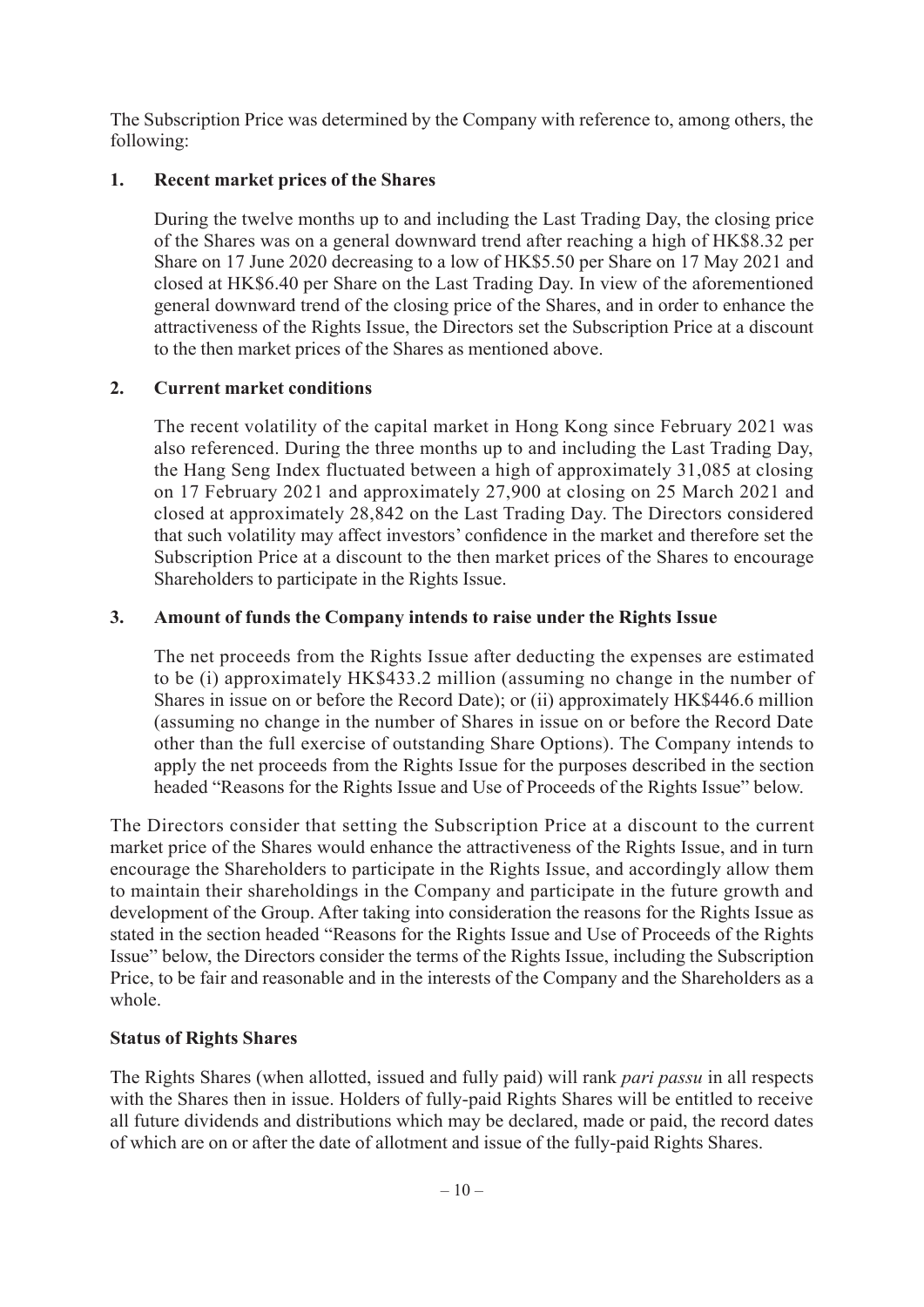## **Stamp duty and other applicable fees and charges**

Dealings in the Rights Shares (in both nil-paid and fully-paid forms) will be subject to payment of stamp duty, Stock Exchange trading fee, SFC transaction levy, and any other applicable fees and charges in Hong Kong.

#### **Share certificates and refund cheques for the Rights Issue**

Subject to the fulfilment or waiver (as applicable) of the conditions of the Rights Issue as set out in the section headed "The Underwriting Agreement - Conditions of the Rights Issue and the Underwriting Agreement" in this announcement, share certificates for all fully-paid Rights Shares are expected to be posted on or about Monday, 2 August 2021 by ordinary post to the allottees, at their own risk, to their registered addresses. If the Underwriting Agreement is terminated or does not become unconditional, refund cheques will be posted on or before Monday, 2 August 2021 by ordinary post to the respective Shareholders, at their own risk, to their registered addresses. Refund cheques in respect of wholly or partially unsuccessful applications for Excess Rights Shares (if any) are expected to be posted on or before Monday, 2 August 2021, by ordinary post to the applicants, at their own risk, to their registered addresses.

#### **Fractions of Rights Shares**

The Company will not provisionally allot fractions of Rights Shares in nil-paid form to the Qualifying Shareholders. All fractions of Rights Shares will be aggregated (and rounded down to the nearest whole number of a Share) and all nil-paid Rights Shares arising from such aggregation will be sold in the market for the benefit of the Company if a premium (net of expenses) can be achieved. Any unsold fractions of Rights Shares will be made available for excess application by the Qualifying Shareholders under the EAF(s). Should there be no excess application by the Qualifying Shareholders or such excess applications are for less than the total number of Underwritten Shares, those Rights Shares created from the aggregation of fraction of the Rights Shares will be fully underwritten by the Underwriter. No odd lot matching services will be provided.

## **Application for Excess Rights Shares**

Subject always to the scaling-down mechanism as described in the paragraph headed "Scale-down of subscriptions to avoid triggering the GO Obligation and non-compliance with Public Float Requirement" below, the Company shall make the Excess Rights Shares available for subscription by the Qualifying Shareholders by means of EAFs, and the Excess Rights Shares represent:

- (i) any Rights Shares provisionally allotted but not accepted by any of the Qualifying Shareholders or otherwise subscribed for by transferees of nil-paid Rights Shares prior to the Latest Time for Acceptance;
- (ii) any entitlements of the Non-Qualifying Shareholders provisionally allotted to a nominee of the Company which are left unsold;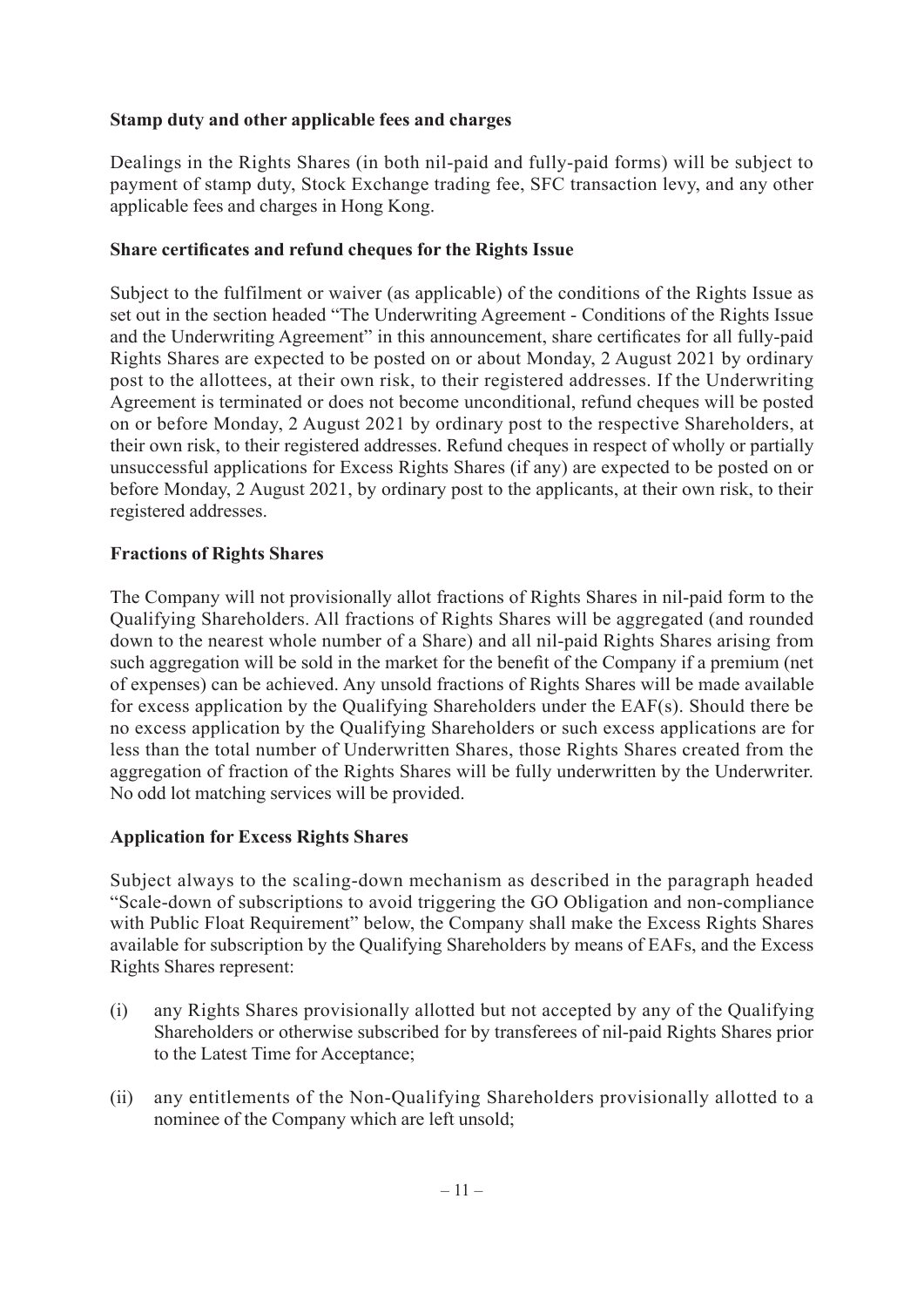- (iii) any of the Rights Shares created from the aggregation of fractions of the Rights Shares which are left unsold; and
- (iv) the Scaled-down PAL Shares (if any) and the Scaled-down EAF Shares (if any).

Subject to the requirements of Rule 7.21(3)(b) of the Listing Rules, the Company will, upon consultation with the Underwriter, allocate the Excess Rights Shares (if any) at their discretion on a fair and equitable basis on the following principles:

- (i) any Excess Rights Shares will be allocated to Qualifying Shareholders who apply for them on a pro rata basis by reference to the number of the Excess Rights Shares applied for;
- (ii) reference will only be made to the number of Excess Rights Shares being applied for but no reference will be made to the Rights Shares comprised in applications by the PALs or the existing number of Shares held by Qualifying Shareholders;
- (iii) if the aggregate number of Rights Shares not taken up by the Qualifying Shareholders and/or transferees of nil-paid Rights Shares under the PALs is greater than the aggregate number of Excess Rights Shares applied for through the EAFs, the Company will allocate to each Qualifying Shareholder who applies for Excess Rights Shares in full application; and
- (iv) no preference will be given to applications for topping up odd lots to whole board lots.

Should there be no excess application by the Qualifying Shareholders or such excess applications are for less than the total number of Underwritten Shares, the Excess Rights Shares will be fully underwritten by the Underwriter.

Application for Excess Rights Shares can be made only by duly completing and signing an EAF (in accordance with the instructions printed therein) and lodging the same with a separate remittance for the Excess Rights Shares being applied for with the Registrar, Tricor Tengis Limited, at Level 54, Hopewell Centre, 183 Queen's Road East, Hong Kong by not later than 4:00 p.m. on Friday, 23 July 2021 or such later date as may be agreed by the Company and the Underwriter in writing.

Shareholders with their Shares held by a nominee company (or which are deposited in CCASS) should note that the Board will regard such nominee company (including HKSCC Nominees Limited) as a single Shareholder according to the register of members of the Company. Accordingly, Shareholders should note that the aforesaid arrangement in relation to the allocation of the Excess Rights Shares will not be extended to beneficial owners individually save and except for the beneficial owner(s) which the Company may permit in its absolute discretion. Shareholders with their Shares held by a nominee company (or which are deposited in CCASS) are advised to consider whether they would like to arrange for the registration of the relevant Shares in their own names on or prior to the Record Date for the purpose of the Rights Issue. Shareholders should consult their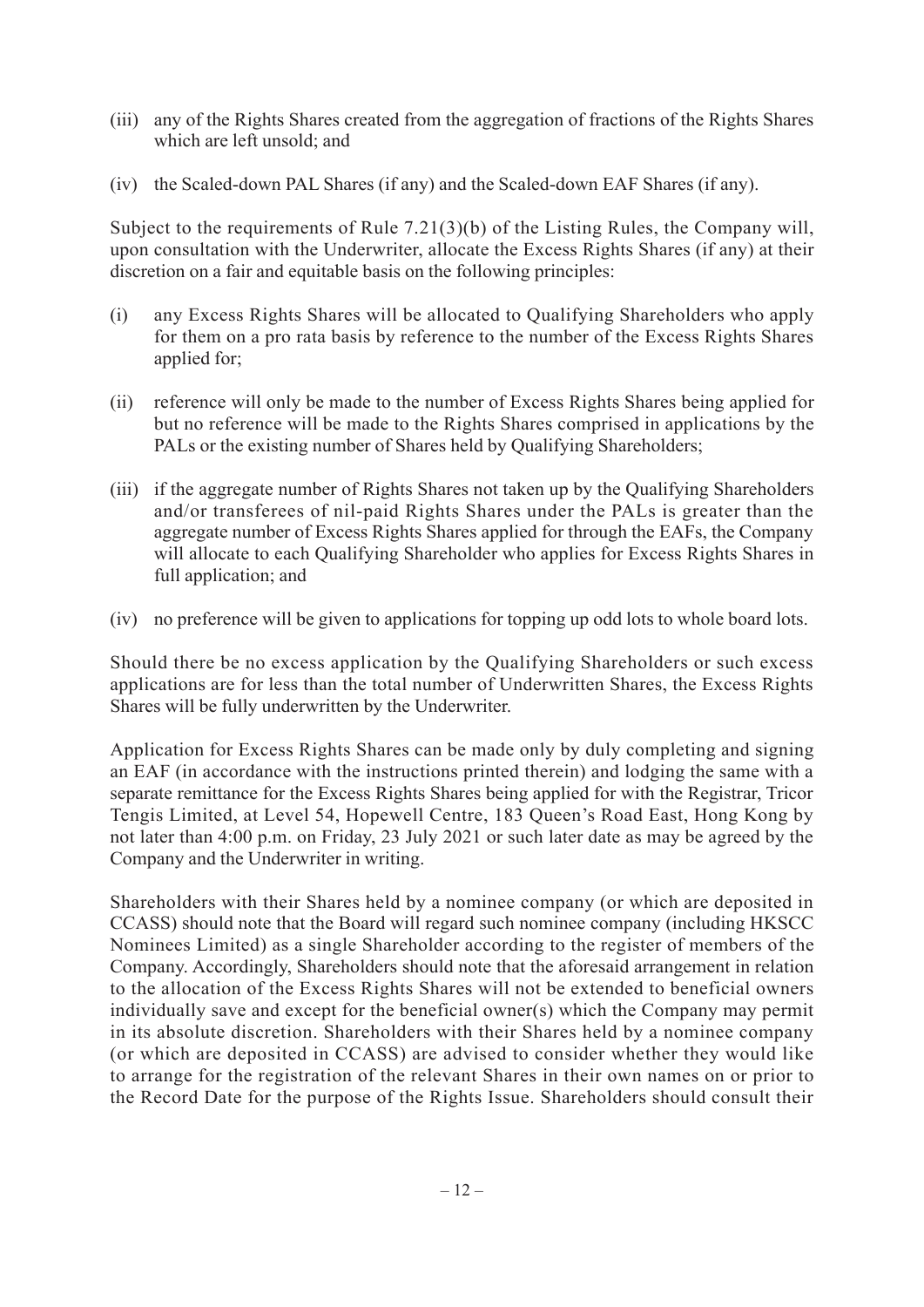professional advisors if they are in any doubt as to their status. Shareholders who would like to have their names registered on the register of members of the Company on the Record Date, must lodge all necessary documents with the Registrar for registration by no later than 4:30 p.m. on Monday, 28 June 2021.

#### **Irrevocable Undertaking by the Undertaking Covenantors**

As at the date of this announcement, Dr. Peter Lam and Wisdoman held 48,802,906 Shares and 114,741,416 Shares, respectively, representing approximately 12.43% and 29.23% of the total issued Shares, respectively.

Pursuant to the Irrevocable Undertaking, Dr. Peter Lam and Wisdoman have provided a joint, several, irrevocable and unconditional undertaking to the Company and the Underwriter, pursuant to which Dr. Peter Lam and Wisdoman have irrevocably undertaken and warranted to the Company and the Underwriter, among other things:

- (i) to subscribe for 24,401,453 Rights Shares and 57,370,708 Rights Shares to be provisionally allotted to Dr. Peter Lam and Wisdoman, respectively; and
- (ii) not to sell, dispose of or transfer, or agree to sell, dispose of or transfer any of the Shares held by them or any one of them from the date of the Irrevocable Undertaking to the date of completion of the Rights Issue.

#### **Scale-down of subscriptions to avoid triggering the GO Obligation and non-compliance with Public Float Requirement**

To avoid the unwitting triggering of any GO Obligation and/or the Company's non-compliance with the Public Float Requirement, all applications for the Rights Shares by the Qualifying Shareholders whether under the PAL(s) or the EAF(s), or by transferees of nil-paid Rights Shares, are subject to the scaling-down mechanism as determined by the Company and will be made on the basis that the applications are to be scaled-down by the Company (further details of which are set out below) to such level which does not result in (a) any GO Obligation being triggered by those affected applicant(s) and/or group of affected applicant(s) (together with parties respectively acting in concert with him/her/it/them); and/or (b) the Company's non-compliance with the Public Float Requirement. Any subscription monies for the Scaled-down PAL Shares or the Scaled-down EAF Shares will be refunded to the affected applicants, and the Scaled-down PAL Shares and the Scaled-down EAF Shares will be made available for subscription by other Qualifying Shareholders through the EAF(s). Should there be no excess application by the Qualifying Shareholders or such excess applications are for less than the total number of Underwritten Shares, the Scaled-down PAL Shares and the Scaled-down EAF Shares not being applied (whether validly or otherwise) and/or fully paid for under the EAFs will be fully underwritten by the Underwriter.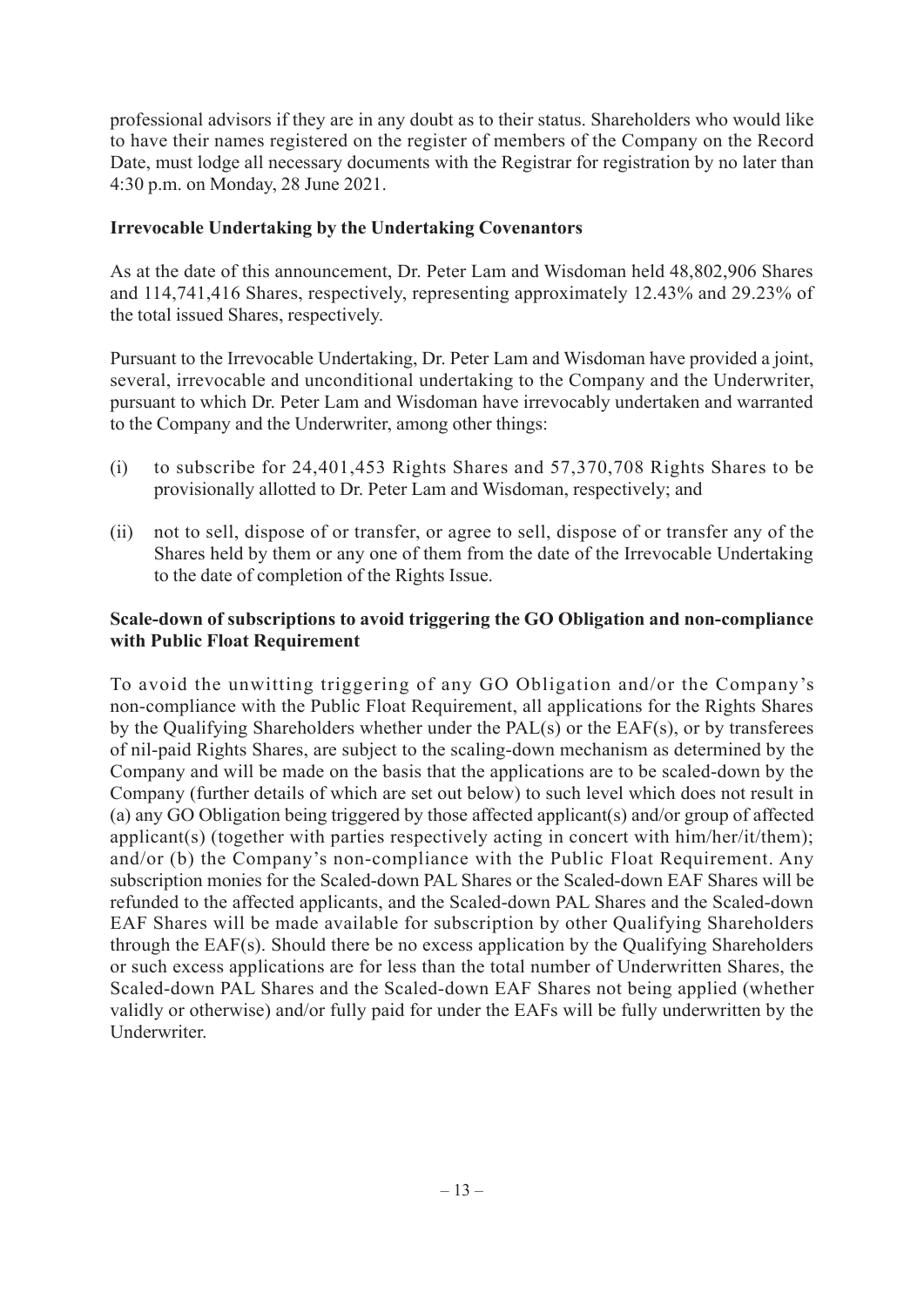Such scaling-down of applications of Rights Shares shall operate on a fair and equitable basis under the following principles: (a) EAF(s) should be scaled down before PAL(s); (b) where the scale-down is necessitated by the exceeding of shareholding by a group of Qualifying Shareholders acting in concert (the "**Affected Group(s) of Shareholders**") rather than an individual Qualifying Shareholder, the allocations of EAF(s) and PAL(s) to members of the Affected Group of Shareholders should be made by reference to the number of Shares held by the affected applicants on the Record Date; and (c) the allocations of EAF(s) and PAL(s) to different Affected Groups of Shareholders and/or affected individual Qualifying Shareholders should be made by reference to the number of Shares held by the affected applicant(s) and/or affected group(s) of applicant(s) on the Record Date.

## **Taxation**

Shareholders are advised to consult their professional advisers if they are in doubt as to the taxation implications of the receipt, purchase, holding, exercising, disposing of or dealing in, the nil-paid Rights Shares or the fully-paid Rights Shares and, regarding Overseas Shareholders, their receipt of the net proceeds, if any, from sales of the nil-paid Rights Shares on their behalf.

## **Application for listing**

The Company will apply to the Listing Committee for the listing of, and permission to deal in, the Rights Shares, in both their nil-paid and fully-paid forms. The nil-paid Rights Shares and fully-paid Rights Shares are expected to have the same board lot size as the Shares, i.e. 1,000 Shares in one board lot. No part of the securities of the Company in issue or for which listing or permission to deal is being or is proposed to be sought is listed or dealt in on any stock exchange other than the Stock Exchange.

Subject to the granting of the listing of, and permission to deal in, the Rights Shares in both their nil-paid and fully-paid forms on the Stock Exchange as well as compliance with the stock admission requirements of HKSCC, the Rights Shares in both their nil-paid and fully-paid forms will be accepted as eligible securities by HKSCC for deposit, clearance and settlement in CCASS with effect from the respective commencement dates of dealings in the Rights Shares in both their nil-paid and fully-paid forms on the Stock Exchange or such other dates as determined by HKSCC. Settlement of transactions between participants of the Stock Exchange on any trading day is required to take place in CCASS on the second trading day thereafter. All activities under CCASS are subject to the General Rules of CCASS and CCASS Operational Procedures in effect from time to time. Shareholders should seek advice from their stockbroker or other professional adviser for details of those settlement arrangements and how such arrangements will affect their rights and interests.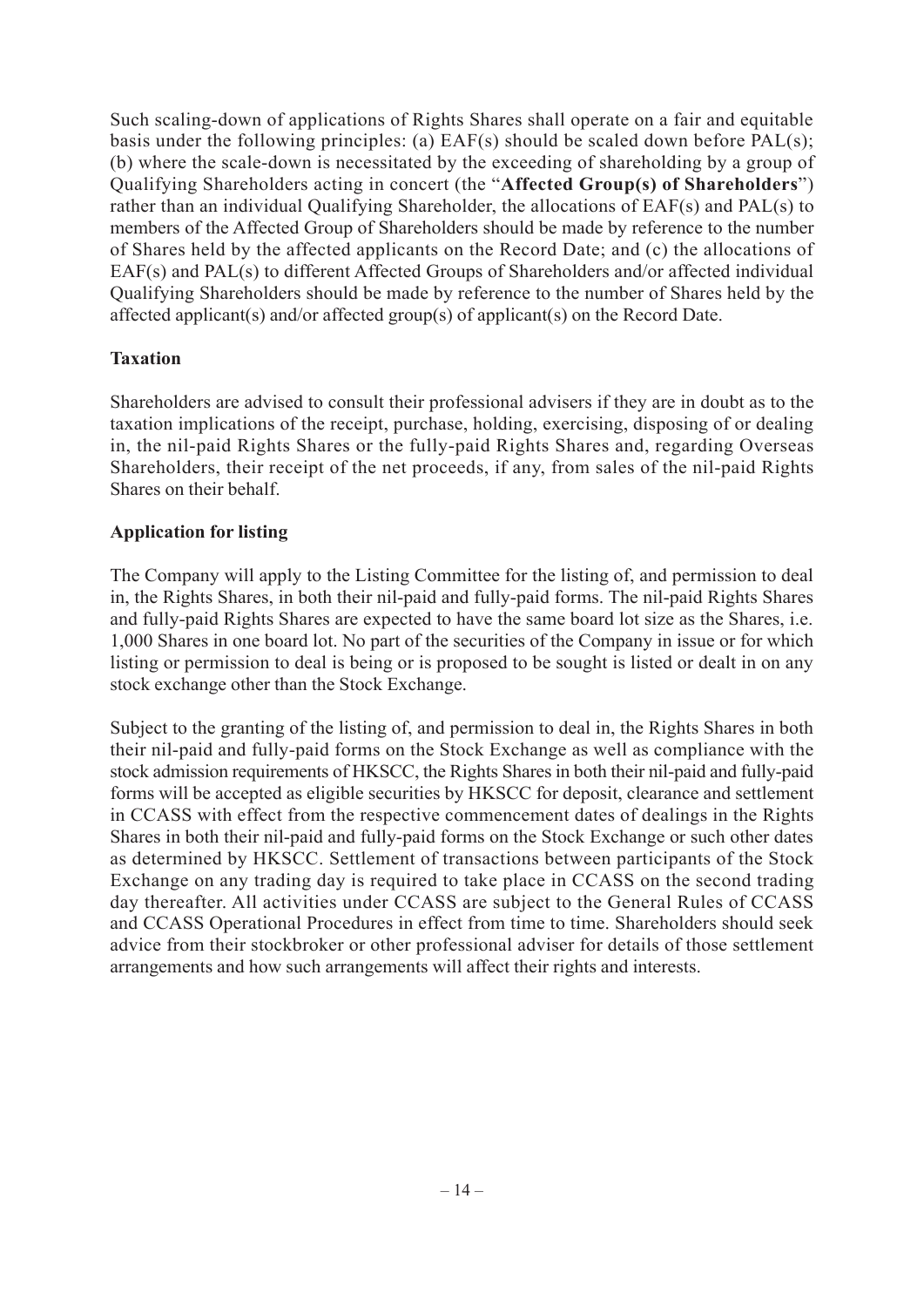#### **THE UNDERWRITING AGREEMENT**

On 11 June 2021 (after trading hours), the Company and the Underwriter entered into the Underwriting Agreement in relation to the underwriting and respective arrangements in respect of the Rights Issue. Further details of the Underwriting Agreement are set out below:

## **Underwriting Agreement**

| Date                                                          |                | 11 June 2021 (after trading hours)                                                                                                                                                                                                                                                                                                                                                    |
|---------------------------------------------------------------|----------------|---------------------------------------------------------------------------------------------------------------------------------------------------------------------------------------------------------------------------------------------------------------------------------------------------------------------------------------------------------------------------------------|
| Issuer                                                        | $\ddot{\cdot}$ | The Company                                                                                                                                                                                                                                                                                                                                                                           |
| Underwriter                                                   |                | Haitong International Securities Company Limited,<br>a licensed corporation carrying out type 1 (dealing in<br>securities) and type 4 (advising on securities) regulated<br>activities under the SFO and its ordinary course of<br>business includes underwriting of securities.                                                                                                      |
|                                                               |                | As at the date of this announcement, the Underwriter<br>does not hold any Shares. The Underwriter and its<br>ultimate beneficial owners are, to the best of the<br>Directors' knowledge, information and belief having<br>made all reasonable enquiries, Independent Third<br>Parties. The Underwriter confirmed that it has complied<br>with Rule $7.19(1)(a)$ of the Listing Rules. |
| Number of Rights Shares<br>underwritten by the<br>Underwriter |                | Up to 120,510,055 Rights Shares, being the maximum<br>number of the Rights Shares less the Undertaken<br>Shares, assuming no further issue of new Share(s) and<br>no repurchase of Share(s) on or before the Record Date,<br>other than the new Shares that are allotted and issued<br>pursuant to the exercise of all Share Options on or<br>before the Record Date.                 |
| <b>Underwriting Commission</b>                                | ÷              | 1% of the aggregate Subscription Price in respect of<br>such number of the Rights Shares actually subscribed<br>for by the Underwriter or procured for subscription<br>by the Underwriter pursuant to the Underwriting<br>Agreement.                                                                                                                                                  |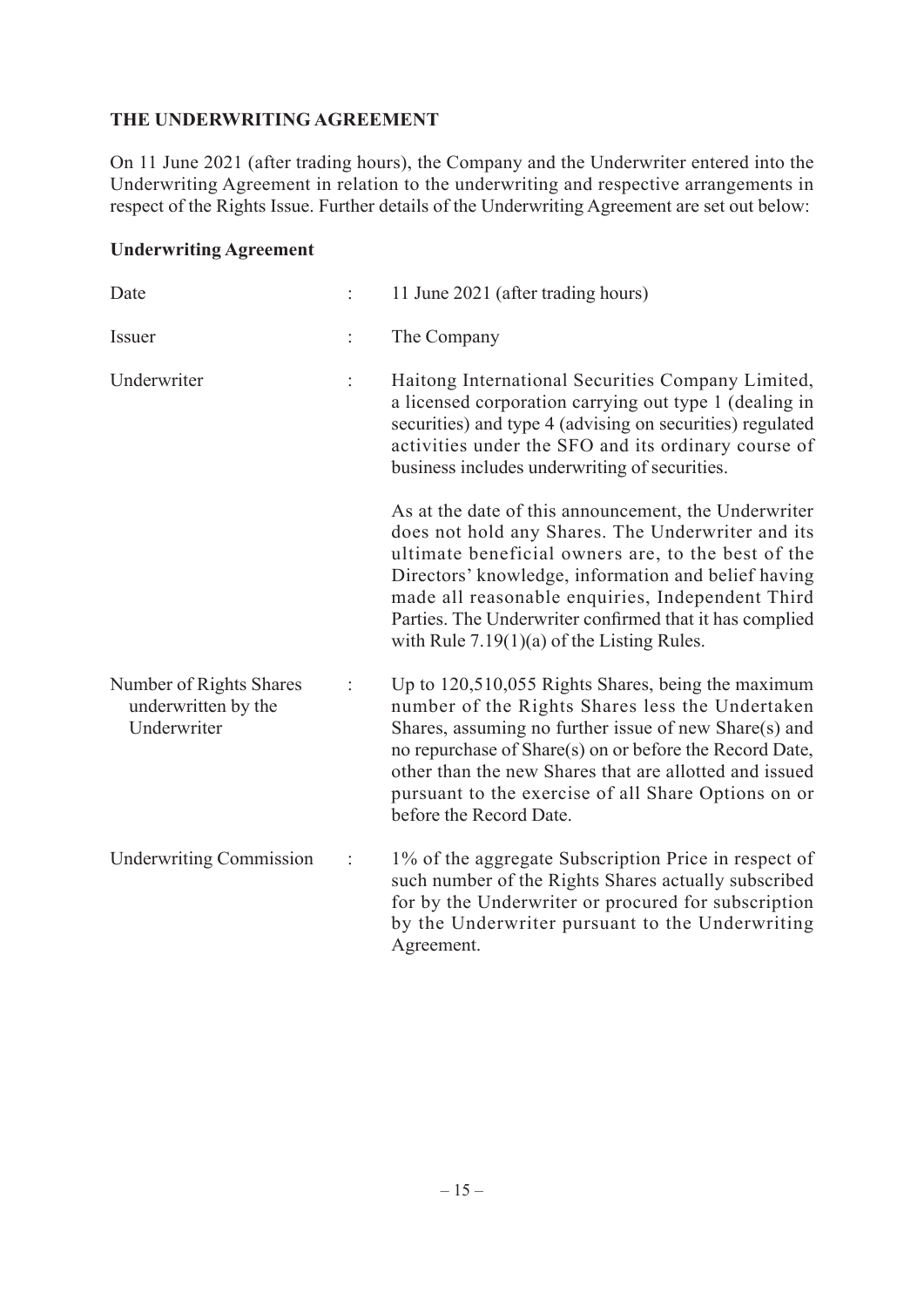Pursuant to the Underwriting Agreement, the Underwriter shall ensure that (i) each of the subscribers of the Untaken Shares procured by it shall be an Independent Third Party; (ii) none of the subscribers of the Untaken Shares shall own 10% or more of the total number of Shares in issue immediately upon completion of the Rights Issue and otherwise being a core connected person of the Company; (iii) none of the subscribers, together with any party(ies) acting in concert with it/them, will hold 30% (or such percentage which will trigger any GO Obligation under the Takeovers Code) or more of the voting rights of the Company upon completion of the Rights Issue; and (iv) the Public Float Requirement remains to be fulfilled by the Company upon completion of the Rights Issue.

The terms of the Underwriting Agreement (including the commission rate) were determined after arm's length negotiation between the Company and the Underwriter by reference to the market practice. The Directors consider that the terms of the Underwriting Agreement including the commission rate, are on normal commercial terms, fair and reasonable and in the interests of the Company and the Shareholders as a whole. None of the Directors has a material interest in the transaction contemplated under the Underwriting Agreement.

Subject to the fulfilment or waiver (as applicable) of all the conditions contained in the Underwriting Agreement and provided that the Underwriting Agreement is not terminated prior to the Latest Time for Termination in accordance with the terms thereof, the Underwriter shall subscribe for or procure the subscription for, pursuant to the terms of Underwriting Agreement and the Prospectus Documents (insofar as the same are applicable), the Untaken Shares.

#### **Conditions of the Rights Issue and the Underwriting Agreement**

The completion of the Rights Issue and the obligations of the Underwriter under the Underwriting Agreement are conditional upon:

- (i) the Listing Committee granting or agreeing to grant (subject only to allotment and despatch of the appropriate documents of title) and not having withdrawn or revoked the listing of and permission to deal in all the Rights Shares (in their nil-paid and fully-paid forms);
- (ii) the Rights Shares (in nil-paid form) having been provisionally allotted by a resolution of the Board (or a committee thereof) on the terms set out in the Prospectus Documents;
- (iii) each condition to enable the nil-paid Rights Shares and the fully-paid Rights Shares to be admitted as eligible securities for deposit, clearance and settlement in CCASS (other than the listing approval of the Rights Shares under the Rights Issue) having been satisfied not later than two business days after the Record Date/prior to the first day of dealings in the nil-paid Rights Shares as set out in the Prospectus and no notification having been received by the Company from HKSCC by such date that such admission or facility for holding and settlement has been or is to be refused;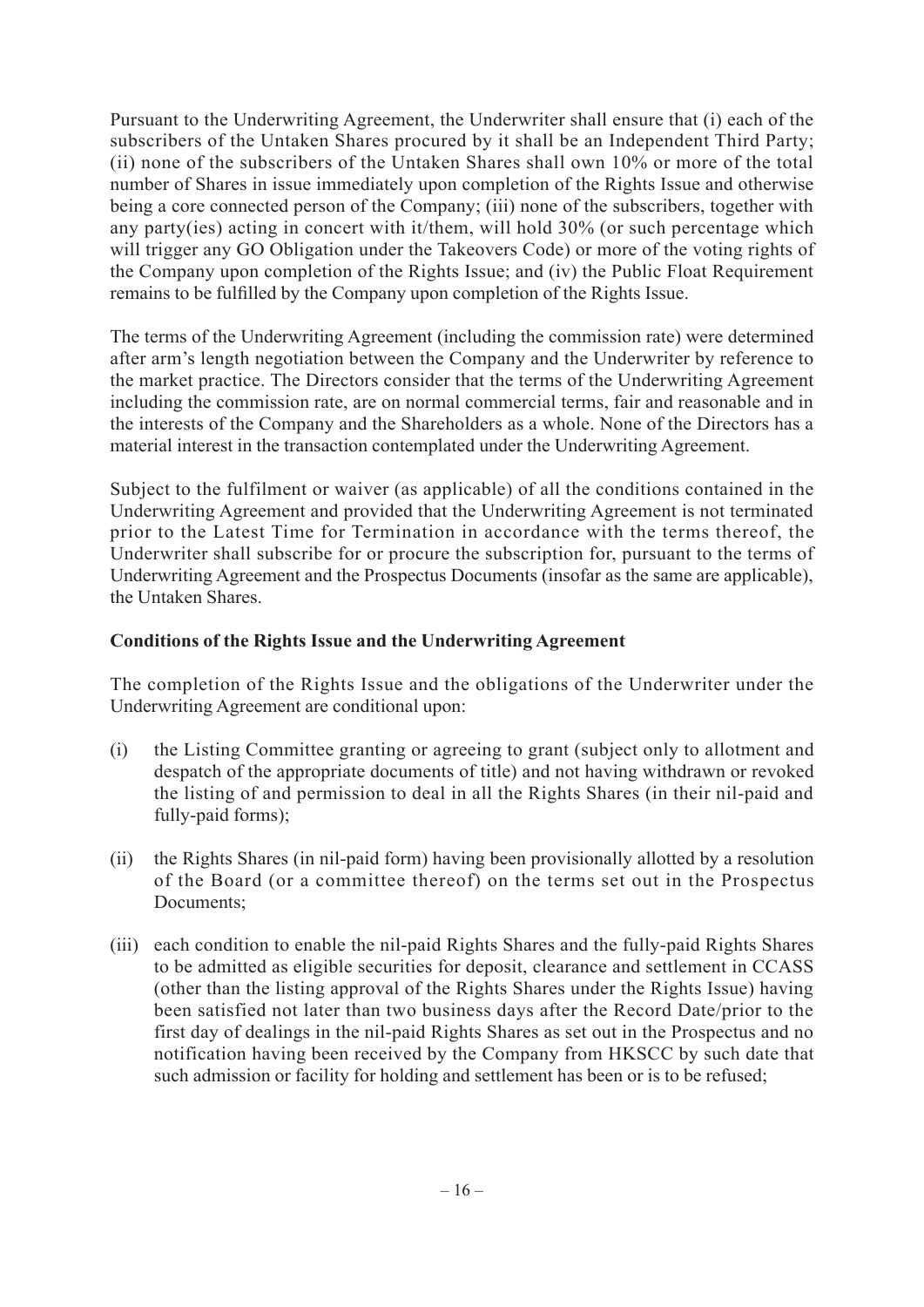- (iv) delivery of the duly executed counterparts of the Irrevocable Undertaking (in such form and substance to the reasonable satisfaction of the Underwriter) by the Undertaking Covenantors on the date of the Underwriting Agreement to the Company and the Underwriter;
- (v) compliance by the Undertaking Covenantors with all of their respective obligations under the Irrevocable Undertaking and the Irrevocable Undertaking not being terminated;
- (vi) receipt by the Underwriter of all relevant documents specified in the Underwriting Agreement (in the form and substance to the reasonable satisfaction of the Underwriter) to be provided by the Company by the times specified in the Underwriting Agreement;
- (vii) compliance by the Company with all of its obligations under the Underwriting Agreement or in relation to the publication of this announcement;
- (viii) the representations and warranties of the Company, referred to in the Underwriting Agreement remaining true and accurate in all material respects and none of the undertakings of the Company, referred to in the Underwriting Agreement having been breached;
- (ix) the delivery to the Stock Exchange and filing and registration with the Registrar of Companies in Hong Kong no later than the Posting Date of each of the Prospectus Documents and (where necessary) other documents in compliance with the Companies (WUMP) Ordinance and otherwise complying with the requirements of the Companies (WUMP) Ordinance, the Companies Ordinance and the Listing Rules;
- (x) the posting of the Prospectus Documents to Qualifying Shareholders on the Posting Date; and
- (xi) the Underwriting Agreement not having been terminated in accordance with its terms on or before the Latest Time for Termination.

Other than conditions (vi) and (viii) which can be waived in whole or in part by the Underwriter by notice in writing to the Company prior to the Latest Time for Termination, all other conditions precedent above cannot be waived. In the event that the above conditions precedent have not been satisfied or waived by the Latest Time for Termination, all liabilities of the Company and the Underwriter under the Underwriting Agreement shall cease and determine and no party shall have any claim against the other party save for any antecedent breach of the Underwriting Agreement.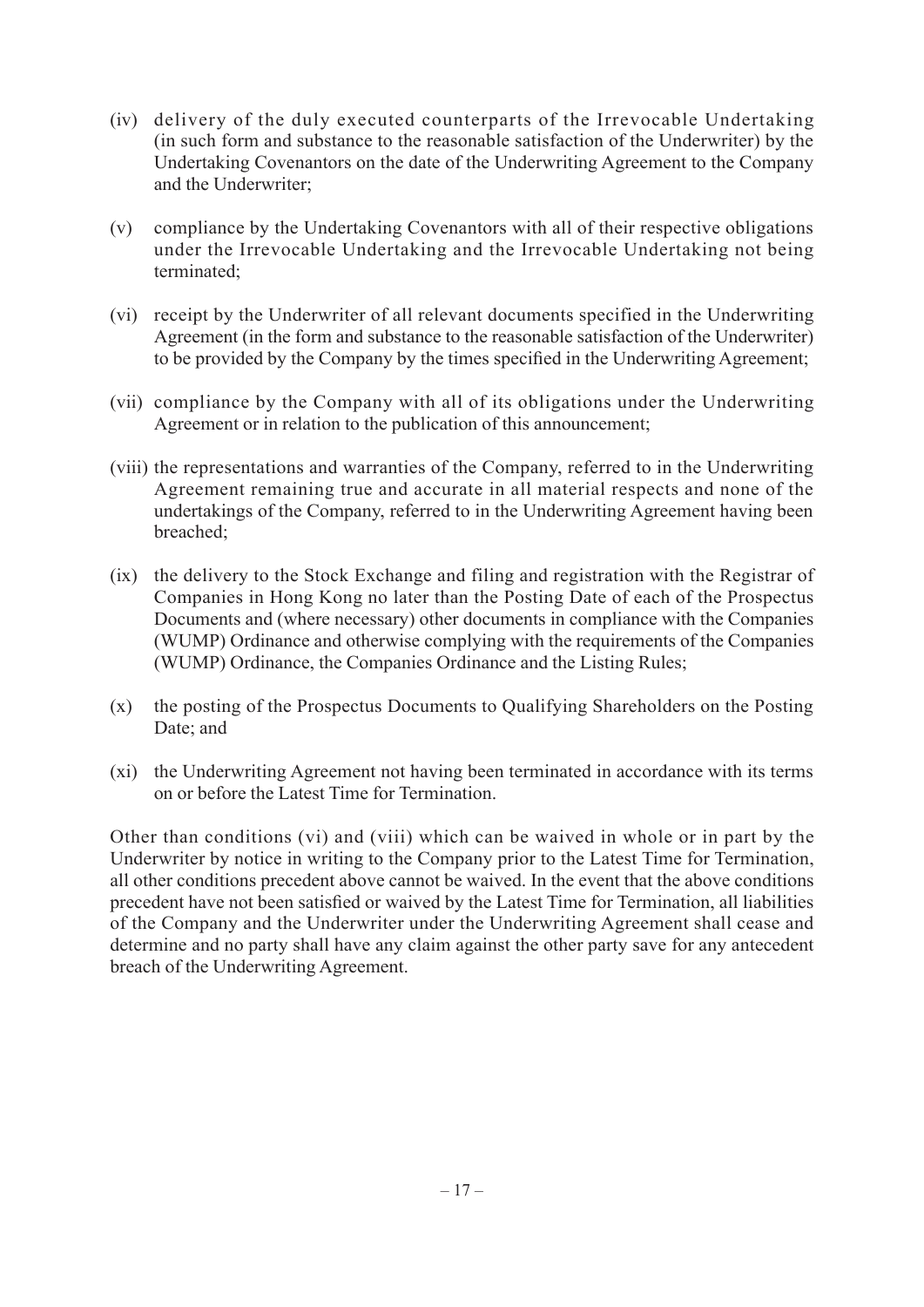#### **Termination of the Underwriting Agreement**

The Underwriter shall have the right to terminate the Underwriting Agreement by notice in writing given to the Company at any time prior to the Latest Time for Termination, if

- (i) the occurrence of the following events have or will, or is likely to, in the reasonable opinion of the Underwriter, materially and adversely affect the business, financial or the success of the Rights Issue or dealings in the Rights Issue in the secondary market, or trading position or prospects of the Group as a whole or otherwise makes it impracticable, inexpedient or inadvisable for the Company or the Underwriter to proceed with the Rights Issue on the terms and manner contemplated in this announcement and the Prospectus Documents:
	- (a) the introduction of any new law or regulation or any change in existing law or regulation (or the judicial interpretation thereof) or other occurrence of any nature whatsoever;
	- (b) the occurrence of any local, national or international event or change (whether or not forming part of a series of events or changes occurring or continuing before, and/or after the date of the Underwriting Agreement) of a political, military, financial, economic, industrial, legal, fiscal, regulatory or other nature (whether or not sui generis with any of the foregoing or in the nature of any local, national or international outbreak or escalation of hostilities or armed conflict);
	- (c) the imposition of any moratorium, suspension or restriction on trading in securities generally on the Stock Exchange, the Shanghai Stock Exchange, the Shenzhen Stock Exchange, the London Stock Exchange, the New York Stock Exchange or any major disruption of any securities settlement or clearing services in Hong Kong or on commercial banking activities in Hong Kong, due to exceptional financial circumstances or otherwise;
	- (d) the occurrence of any change in market conditions or combination of circumstances in Hong Kong, the United States, the European Union, the United Kingdom or the PRC (including without limitation, any change in fiscal policy or money policy, or foreign exchange or currency markets, suspension or material restrict or trading in securities) which in the reasonable opinion of the Underwriter materially prejudicially affects the Rights Issue and make it impracticable, inadvisable or inexpedient to proceed therein;
- (ii) the Company's application to the Main Board of the Stock Exchange for permission for the listing of the Rights Shares (nil-paid and fully-paid) and permission to deal in the Rights Shares (nil-paid and fully-paid) on the Stock Exchange is withdrawn by the Company and/or refused by the Stock Exchange;
- (iii) there is any material adverse change or prospective adverse change in the business or in the financial or trading position or prospects of any member of the Group which in the reasonable opinion of the Underwriter acting in good faith is material in the context of the Rights Issue;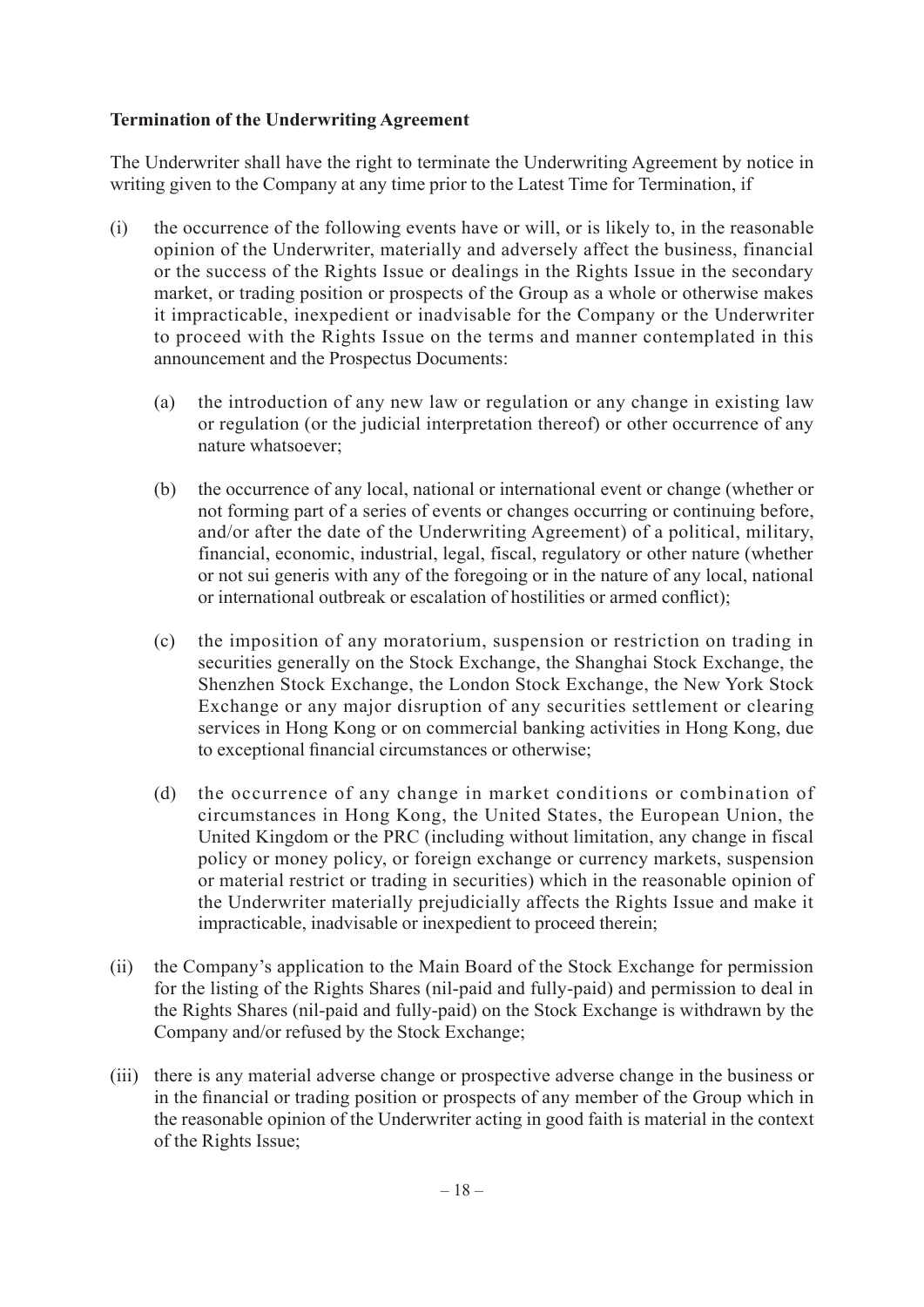- (iv) any matter arises or is discovered which would, if the Prospectus was to be issued at the time, constitute material omission therefrom;
- (v) the Company commits any material breach of any of the obligations or undertakings expressed to be assumed by it under the Underwriting Agreement;
- (vi) the Underwriter shall receive notification pursuant to the Underwriting Agreement or shall otherwise become aware of, the fact that any of the representations or warranties contained in the Underwriting Agreement was, when given, untrue or inaccurate in any material respect or would in any material respect be untrue or inaccurate if repeated as provided in the Underwriting Agreement and the Underwriter shall in its reasonable opinion determine that any such untrue representation or warranty represents or is likely to represent a material and adverse change in the business, financial or trading position or prospects of the Group as a whole or is otherwise likely to have a material and adverse effect on the Rights Issue; or
- (vii) the Company shall, after any matter or event referred to in the Underwriting Agreement has occurred or come to the attention of the Underwriter, fail promptly to send out any announcement or circular (after the despatch of the Prospectus Documents), in such manner (and as appropriate with such contents) as the Underwriter may reasonably request for the purpose of preventing the creation of a false market in the securities of the Company.

**If the Underwriter terminates the Underwriting Agreement, the Rights Issue will not proceed. A further announcement will be made by the Company if the Underwriting Agreement is terminated by the Underwriter.**

## **Restriction on dealings**

The Company has undertaken to the Underwriter that for the period from the date of the Underwriting Agreement and ending on the date which is 90 days from the Latest Time for Termination, the Company shall not (except for the Rights Shares):

- (i) allot or issue or offer to allot or issue or grant any option, right or warrant to subscribe (either conditionally or unconditionally, or directly or indirectly, or otherwise) any Shares or any interests in Shares or any securities convertible into or exercisable or exchangeable for or substantially similar to any Shares or interest in Shares (except for the allotment or issue of Shares upon exercise of the outstanding Share Options);
- (ii) agree (conditionally or unconditionally) to enter into or effect any such transaction with the same economic effect as any of the transactions described in paragraph (i); or
- (iii) announce any intention to enter into or effect any such transaction described in paragraph (i) or (ii),

unless with the prior written consent of the Underwriter (such consent not to be unreasonably withheld or delayed).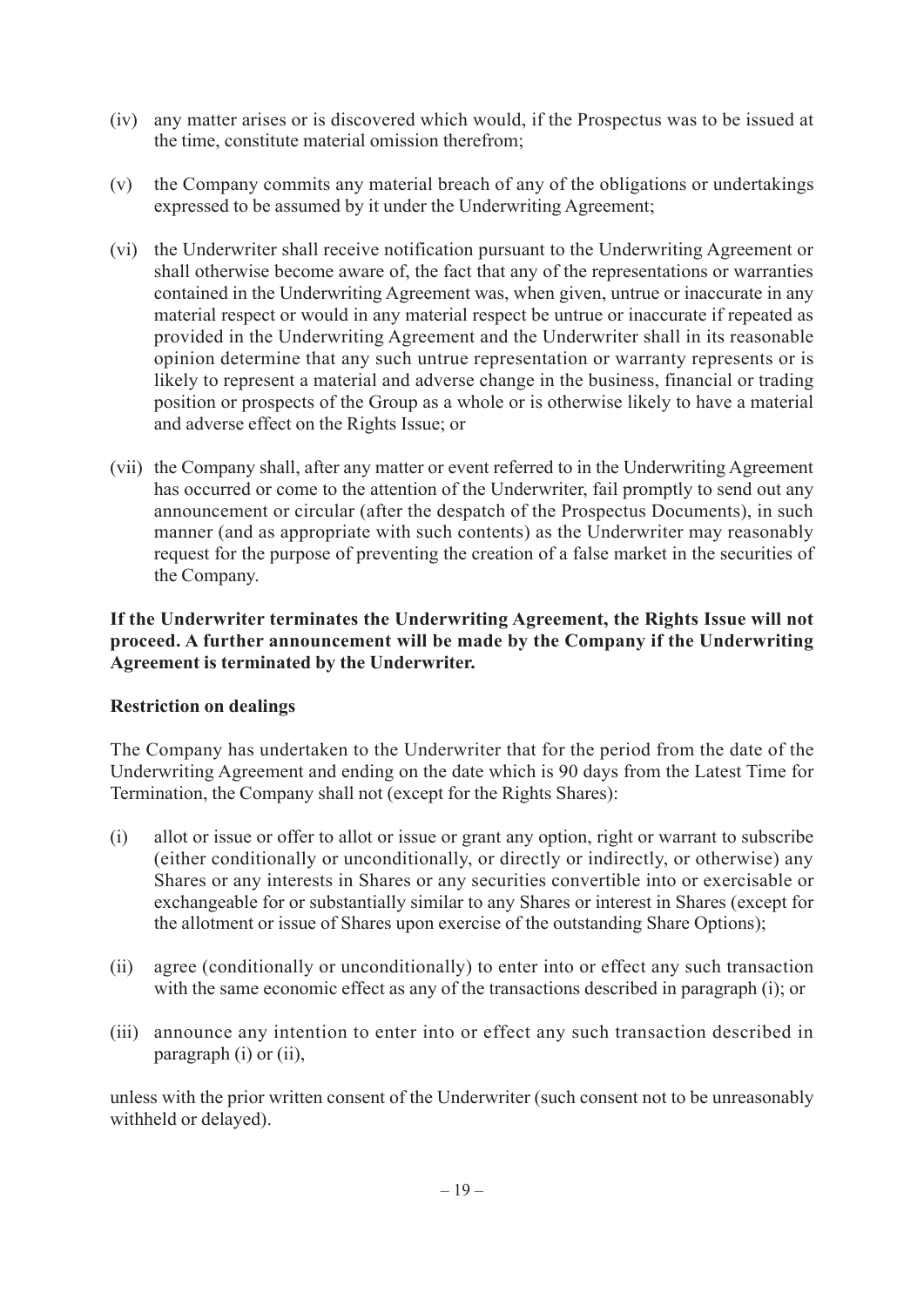## **EXPECTED TIMETABLE FOR THE RIGHTS ISSUE**

Set out below is the expected timetable for the Rights Issue, which is indicative only and has been prepared on the assumption that all the conditions of the Rights Issue will be fulfilled or otherwise waived:

#### **Event**

| Commencement of dealings in the Shares on                                                                                         |                                               |
|-----------------------------------------------------------------------------------------------------------------------------------|-----------------------------------------------|
| Latest time for lodging transfer documents of the Shares                                                                          | 28 June 2021                                  |
| Closure of the register of members of the Company for<br>determining entitlements under the Rights Issue Tuesday, 29 June 2021 to | Tuesday, 6 July 2021<br>(both days inclusive) |
| Record Date for determining entitlements                                                                                          |                                               |
| Re-opening of the register of members of the CompanyWednesday, 7 July 2021                                                        |                                               |
| Despatch of the Prospectus Documents<br>(in the case of the Non-Qualifying Shareholders,                                          |                                               |
|                                                                                                                                   |                                               |
| Latest time for splitting of nil-paid Rights Shares 4:30 p.m. on Thursday,                                                        | 15 July 2021                                  |
|                                                                                                                                   |                                               |
| Latest time for acceptance of and payment for<br>the Rights Shares and for application and                                        | 23 July 2021                                  |
| Latest time for terminating the Underwriting<br>Agreement and for the Rights Issue to                                             | 26 July 2021                                  |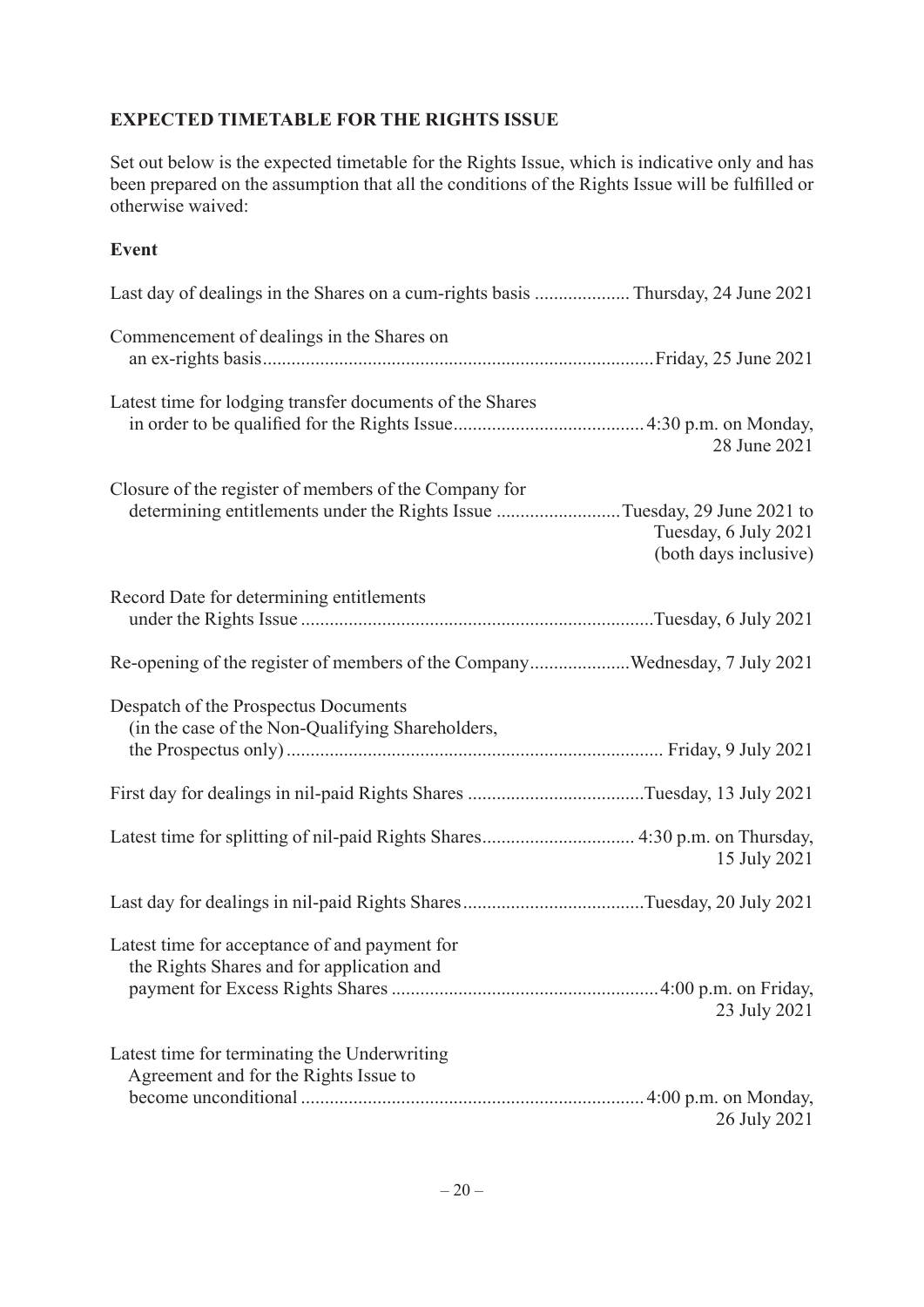| Announcement of results of the Rights Issue<br>to be published on the respective websites of       |               |
|----------------------------------------------------------------------------------------------------|---------------|
|                                                                                                    |               |
| Despatch of Share certificates for fully-paid Rights Shares Monday, 2 August 2021                  |               |
| Despatch of refund cheques, if any, for wholly or<br>partially unsuccessful excess applications or |               |
|                                                                                                    |               |
|                                                                                                    |               |
|                                                                                                    | 3 August 2021 |

All times and dates in this announcement refer to Hong Kong local times and dates. The dates or deadlines specified in this announcement for events in the timetable for (or otherwise in relation to) the Rights Issue are indicative only and may be extended or varied by the Company in agreement with the Underwriter in accordance with the Listing Rules. The Company will make an announcement to notify the Shareholders and the Stock Exchange in the event of any changes to the expected timetable as and when appropriate.

## **EFFECT OF BAD WEATHER ON THE LATEST TIME FOR ACCEPTANCE OF AND PAYMENT FOR THE RIGHTS SHARES AND FOR APPLICATION AND PAYMENT FOR EXCESS RIGHTS SHARES**

The latest time for acceptance of and payment for Rights Shares and application and payment for Excess Rights Shares will not take place at the time indicated above if there is a tropical cyclone warning signal number 8 or above, a "black" rainstorm warning or "extreme conditions" caused by super typhoons as announced by the Government of Hong Kong:

- (i) in force in Hong Kong at any local time before 12:00 noon and no longer in force after 12:00 noon on Friday, 23 July 2021. Instead, the latest time for acceptance of and payment for the Rights Shares and for application and payment for Excess Rights Shares will be extended to 5:00 p.m. on the same Business Day; or
- (ii) in force in Hong Kong at any local time between 12:00 noon and 4:00 p.m. on Friday, 23 July 2021. Instead, the latest time for acceptance of and payment for the Rights Shares and for application and payment for Excess Rights Shares will be rescheduled to 4:00 p.m. on the following Business Day which does not have either of those warnings in force at any time between 9:00 a.m. and 4:00 p.m.

If the latest time for acceptance of and payment for the Rights Shares and for application and payment for Excess Rights Shares does not take place on Friday, 23 July 2021, the dates mentioned in the section headed "Expected Timetable for the Rights Issue" above may be affected. The Company will notify the Shareholders by way of announcement(s) of any change to the expected timetable as soon as practicable.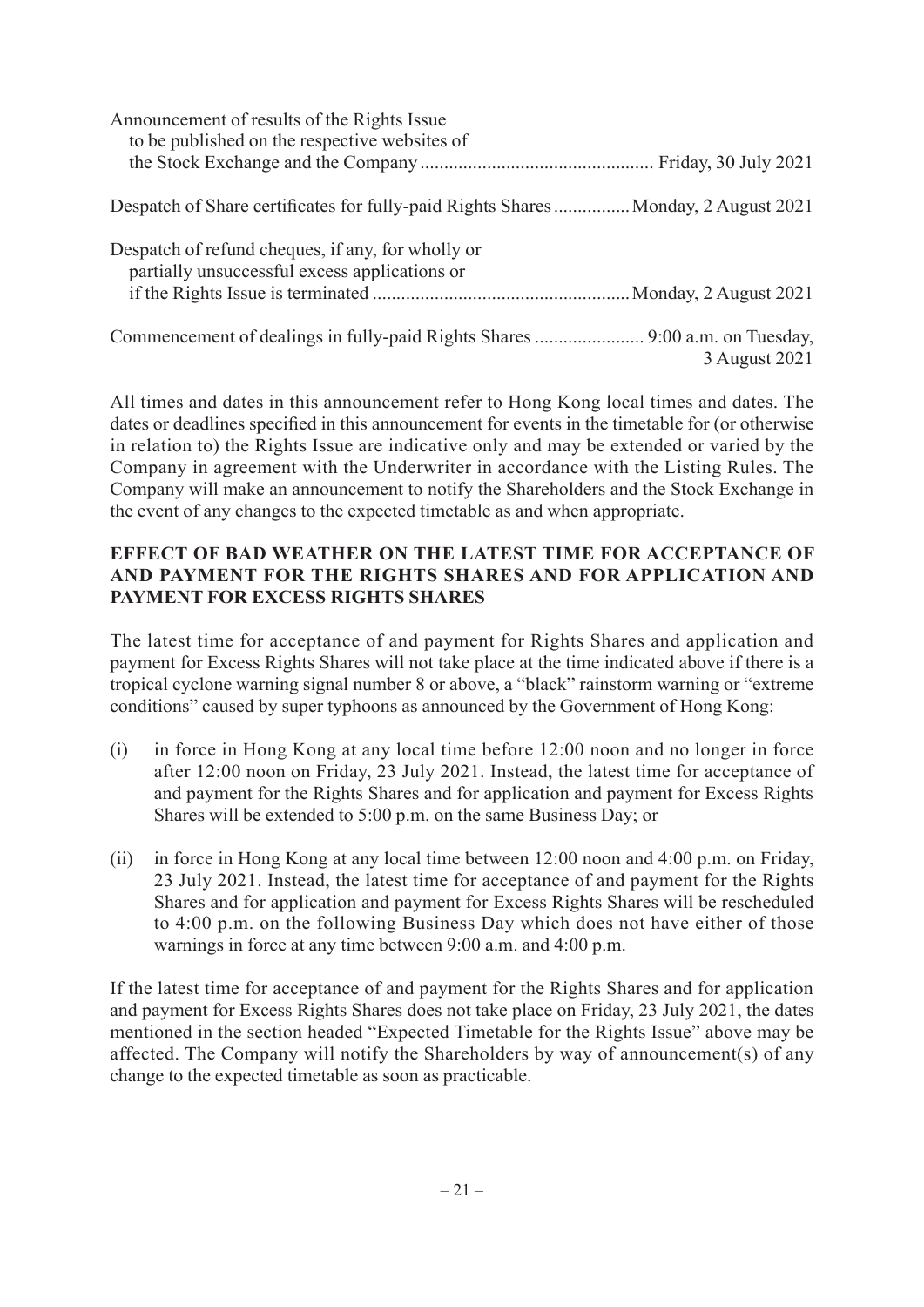## **EFFECT OF THE RIGHTS ISSUE ON SHAREHOLDINGS IN THE COMPANY**

For illustration purposes only, set out below is the shareholding structure of the Company (i) as at the date of this announcement; (ii) immediately after completion of the Rights Issue assuming all Qualifying Shareholders have taken up their respective entitlements of the Rights Shares in full; and (iii) immediately after completion of the Rights Issue assuming none of the Qualifying Shareholders (other than the Undertaking Covenantors pursuant to the Irrevocable Undertaking) have taken up any entitlements of the Rights Shares:

(a) assuming no outstanding Share Options being exercised and there is no other change in the shareholding structure of the Company before completion of the Rights Issue:

|                                | As at the date of |               | <b>Assuming all</b><br><b>Qualifying Shareholders</b><br>have taken up<br>their respective<br>entitlements of the |               | <b>Immediately after completion of the Rights Issue</b><br>Assuming none of<br>the Qualifying<br><b>Shareholders have</b><br>taken up their<br>respective entitlements<br>of the Rights Issue<br>other than the<br><b>Undertaking Covenantors</b><br>pursuant to the<br><b>Irrevocable Undertaking</b><br>and all Untaken Shares<br>were subscribed for<br>by or through |         |
|--------------------------------|-------------------|---------------|-------------------------------------------------------------------------------------------------------------------|---------------|--------------------------------------------------------------------------------------------------------------------------------------------------------------------------------------------------------------------------------------------------------------------------------------------------------------------------------------------------------------------------|---------|
|                                | this announcement |               | <b>Rights Shares in full</b>                                                                                      |               | the Underwriter                                                                                                                                                                                                                                                                                                                                                          |         |
|                                | No. of issued     | Approx.       | No. of issued                                                                                                     | Approx.       | No. of issued                                                                                                                                                                                                                                                                                                                                                            | Approx. |
|                                | <b>Shares</b>     | $\frac{9}{6}$ | <b>Shares</b>                                                                                                     | $\frac{0}{0}$ | <b>Shares</b>                                                                                                                                                                                                                                                                                                                                                            | $\%$    |
| <b>Non-public Shareholders</b> |                   |               |                                                                                                                   |               |                                                                                                                                                                                                                                                                                                                                                                          |         |
| Wisdoman (Notes 1 and 2)       | 114,741,416       | 29.23         | 172, 112, 124                                                                                                     | 29.23         | 172, 112, 124                                                                                                                                                                                                                                                                                                                                                            | 29.23   |
| Dr. Peter Lam (Notes 1 and 2)  | 48,802,906        | 12.43         | 73,204,359                                                                                                        | 12.43         | 73,204,359                                                                                                                                                                                                                                                                                                                                                               | 12.43   |
| Madam U (Note 2)               | 825,525           | 0.21          | 1,238,287                                                                                                         | 0.21          | 825,525                                                                                                                                                                                                                                                                                                                                                                  | 0.14    |
| Estate of Dr. Lam Kin Ming     | 1,021,443         | 0.26          | 1,532,164                                                                                                         | 0.26          | 1,021,443                                                                                                                                                                                                                                                                                                                                                                | 0.17    |
| Mr. Lester Lam (Note 2)        | 12,459,208        | 3.17          | 18,688,812                                                                                                        | 3.17          | 12,459,208                                                                                                                                                                                                                                                                                                                                                               | 2.12    |
| Mr. Yu Cheuk Yi and            |                   |               |                                                                                                                   |               |                                                                                                                                                                                                                                                                                                                                                                          |         |
| Ms. Yu Siu Yuk (Note 3)        | 115,472,280       | 29.41         | 173,208,420                                                                                                       | 29.41         | 115,472,280                                                                                                                                                                                                                                                                                                                                                              | 19.61   |
| Other core connected persons   |                   |               |                                                                                                                   |               |                                                                                                                                                                                                                                                                                                                                                                          |         |
| of the Company                 | 211,402           | 0.05          | 317,103                                                                                                           | 0.05          | 211,402                                                                                                                                                                                                                                                                                                                                                                  | 0.04    |
| <b>Public Shareholders</b>     | 99,076,443        | 25.24         | 148,614,664                                                                                                       | 25.24         | 99,076,443                                                                                                                                                                                                                                                                                                                                                               | 16.82   |
| Underwriter                    |                   |               |                                                                                                                   |               | 114,533,150                                                                                                                                                                                                                                                                                                                                                              | 19.45   |
| <b>Total</b>                   | 392,610,623       | 100.00        | 588,915,934                                                                                                       | 100.00        | 588,915,934                                                                                                                                                                                                                                                                                                                                                              | 100.00  |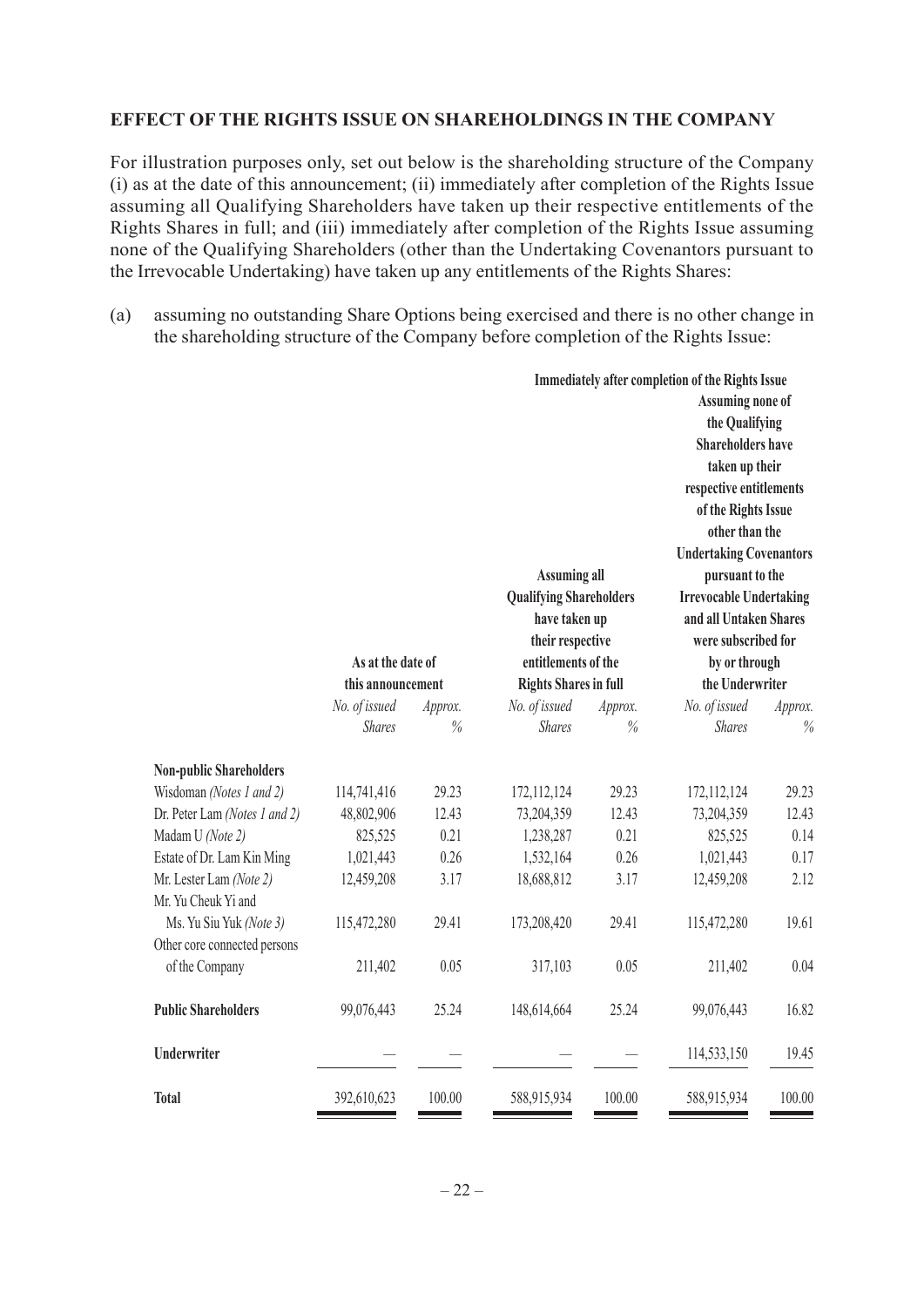#### *Notes:*

- 1. Dr. Peter Lam is the sole beneficial owner of Wisdoman. As such, Dr. Peter Lam is deemed to be interested in all the Shares held by Wisdoman by virtue of the SFO. Dr. Peter Lam and Wisdoman are controlling shareholders of the Company and Dr. Peter Lam is an executive Director.
- 2. Dr. Peter Lam, Wisdoman, Madam U and Mr. Lester Lam are parties presumed to be acting in concert under the class (8) presumption under the definition of "acting in concert" under the Takeovers Code. Madam U and Mr. Lester Lam are executive Directors.
- 3. Based on the information received by the Company from Mr. Yu Cheuk Yi and Ms. Yu Siu Yuk, as at 5 May 2020, Mr. Yu Cheuk Yi and Ms. Yu Siu Yuk jointly held 115,472,280 Shares.

Certain figures included in the above tables have been subject to rounding adjustments. Accordingly, figures shown as totals may not be an arithmetic aggregation of the figures preceding them.

(b) assuming all the outstanding Share Options being exercised on or before the Record Date and there is no other change in the shareholding structure of the Company before completion of the Rights Issue:

|                                                                                                                                                                                                                                                                                                            |                                                                                           |                                                         |                                                                                                                   |                                                                 |                                                                                                                                            |                                                                 | <b>Immediately after completion of the Rights Issue</b>                                                                                                                                                                                                                                                      |                                                                 |
|------------------------------------------------------------------------------------------------------------------------------------------------------------------------------------------------------------------------------------------------------------------------------------------------------------|-------------------------------------------------------------------------------------------|---------------------------------------------------------|-------------------------------------------------------------------------------------------------------------------|-----------------------------------------------------------------|--------------------------------------------------------------------------------------------------------------------------------------------|-----------------------------------------------------------------|--------------------------------------------------------------------------------------------------------------------------------------------------------------------------------------------------------------------------------------------------------------------------------------------------------------|-----------------------------------------------------------------|
|                                                                                                                                                                                                                                                                                                            | As at the date<br>of this announcement                                                    |                                                         | <b>Upon full exercise</b><br>of the outstanding<br><b>Share Options on</b><br>or before the<br><b>Record Date</b> |                                                                 | <b>Assuming all</b><br><b>Qualifying Shareholders</b><br>have taken up their<br>respective entitlements<br>of the Rights Shares<br>in full |                                                                 | Assuming none of<br>the Qualifying Shareholders<br>have taken up their<br>respective entitlements<br>of the Rights Issue other<br>than the Undertaking<br><b>Covenantors pursuant</b><br>to the Irrevocable<br>Undertaking and<br>all Untaken Shares were<br>subscribed for by or<br>through the Underwriter |                                                                 |
|                                                                                                                                                                                                                                                                                                            | No. of                                                                                    | Approx.                                                 | No. of                                                                                                            | Approx.                                                         | No. of                                                                                                                                     | Approx.                                                         | No. of                                                                                                                                                                                                                                                                                                       | Approx.                                                         |
|                                                                                                                                                                                                                                                                                                            | issued Shares                                                                             | $\%$                                                    | issued Shares                                                                                                     | $\%$                                                            | issued Shares                                                                                                                              | $\%$                                                            | issued Shares                                                                                                                                                                                                                                                                                                | $\%$                                                            |
| <b>Non-public Shareholders</b><br>Wisdoman (Notes 1 and 2)<br>Dr. Peter Lam (Notes 1 and 2)<br>Madam U (Note 2)<br>Estate of Dr. Lam Kin Ming<br>Mr. Lester Lam (Note 2)<br>Mr. Yu Cheuk Yi and<br>Ms. Yu Siu Yuk (Note 3)<br>Mr. Chew Fook Aun (Note 4)<br>Other core connected persons<br>of the Company | 114,741,416<br>48,802,906<br>825,525<br>1,021,443<br>12,459,208<br>115,472,280<br>211,402 | 29.23<br>12.43<br>0.21<br>0.26<br>3.17<br>29.41<br>0.05 | 114,741,416<br>49,136,239<br>825,525<br>1,021,443<br>16,278,412<br>115,472,280<br>3,819,204<br>211,402            | 28.36<br>12.15<br>0.20<br>0.25<br>4.02<br>28.54<br>0.94<br>0.05 | 172, 112, 124<br>73,704,358<br>1,238,287<br>1,532,164<br>24,417,618<br>173,208,420<br>5,728,806<br>317,103                                 | 28.36<br>12.15<br>0.20<br>0.25<br>4.02<br>28.54<br>0.94<br>0.05 | 172,112,124<br>73,537,692<br>825,525<br>1,021,443<br>16,278,412<br>115,472,280<br>3,819,204<br>211,402                                                                                                                                                                                                       | 28.36<br>12.12<br>0.14<br>0.17<br>2.68<br>19.03<br>0.63<br>0.03 |
| <b>Public Shareholders</b>                                                                                                                                                                                                                                                                                 | 99,076,443                                                                                | 25.24                                                   | 99,076,443                                                                                                        | 24.49                                                           | 148,614,664                                                                                                                                | 24.49                                                           | 99,076,443                                                                                                                                                                                                                                                                                                   | 16.33                                                           |
| <b>Holders of outstanding</b><br><b>Share Options</b><br><b>Underwriter</b>                                                                                                                                                                                                                                |                                                                                           |                                                         | 3,982,068                                                                                                         | 0.98                                                            | 5,973,102                                                                                                                                  | 0.98                                                            | 3,982,068<br>120,510,055                                                                                                                                                                                                                                                                                     | 0.66<br>19.86                                                   |
| Total                                                                                                                                                                                                                                                                                                      | 392,610,623                                                                               | 100.00                                                  | 404,564,432                                                                                                       | 100.00                                                          | 606,846,648                                                                                                                                | 100.00                                                          | 606,846,648                                                                                                                                                                                                                                                                                                  | 100.00                                                          |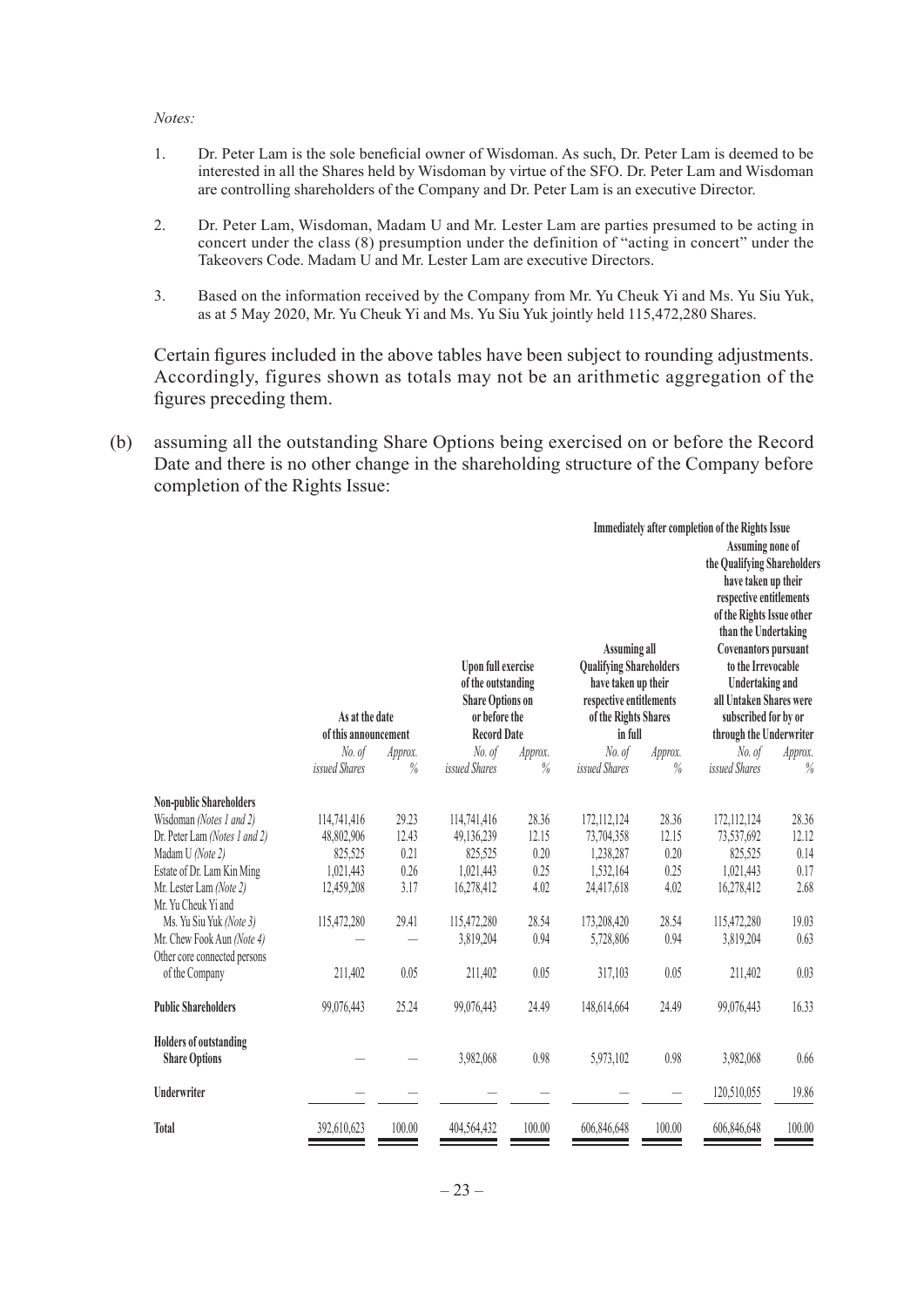#### *Notes:*

- 1. Dr. Peter Lam is the sole beneficial owner of Wisdoman. As such, Dr. Peter Lam is deemed to be interested in all the Shares held by Wisdoman by virtue of the SFO. Dr. Peter Lam and Wisdoman are controlling shareholders of the Company and Dr. Peter Lam is an executive Director.
- 2. Dr. Peter Lam, Wisdoman, Madam U and Mr. Lester Lam are parties presumed to be acting in concert under the class (8) presumption under the definition of "acting in concert" under the Takeovers Code. Madam U and Mr. Lester Lam are executive Directors.
- 3. Based on the information received by the Company from Mr. Yu Cheuk Yi and Ms. Yu Siu Yuk, as at 5 May 2020, Mr. Yu Cheuk Yi and Ms. Yu Siu Yuk jointly held 115,472,280 Shares.
- 4. Mr. Chew Fook Aun is an executive Director.

Certain figures included in the above tables have been subject to rounding adjustments. Accordingly, figures shown as totals may not be an arithmetic aggregation of the figures preceding them.

#### **REASONS FOR THE RIGHTS ISSUE AND USE OF PROCEEDS OF THE RIGHTS ISSUE**

The Group is a diversified conglomerate and its principal activities include property development and investment in Hong Kong, Mainland China and overseas as well as investment in and operation of hotels and restaurants, media and entertainment, music production and distribution, films, video format products and television programmes production and distribution, cinema operation, cultural, leisure, entertainment and related facilities and investment holding. The Company holds substantial interests in the listed companies of the Group.

The net proceeds from the Rights Issue after deducting the expenses are estimated to be (i) approximately HK\$433.2 million (assuming no change in the number of Shares in issue on or before the Record Date); or (ii) approximately HK\$446.6 million (assuming no change in the number of Shares in issue on or before the Record Date other than the full exercise of outstanding Share Options).

The Company intends to apply the net proceeds from the Rights Issue for the following purposes: (i) to finance future investments in property investments and/or development projects, as at the date of this announcement, no specific investment target has been identified; (ii) to reduce the gearing of the Group by repayment of certain bank borrowings subject to the Group's operating needs; and (iii) for general corporate purposes of the Group.

The Company had considered other fund-raising alternatives available to the Group, including debt financing and other equity financing such as placing or subscription of new Shares.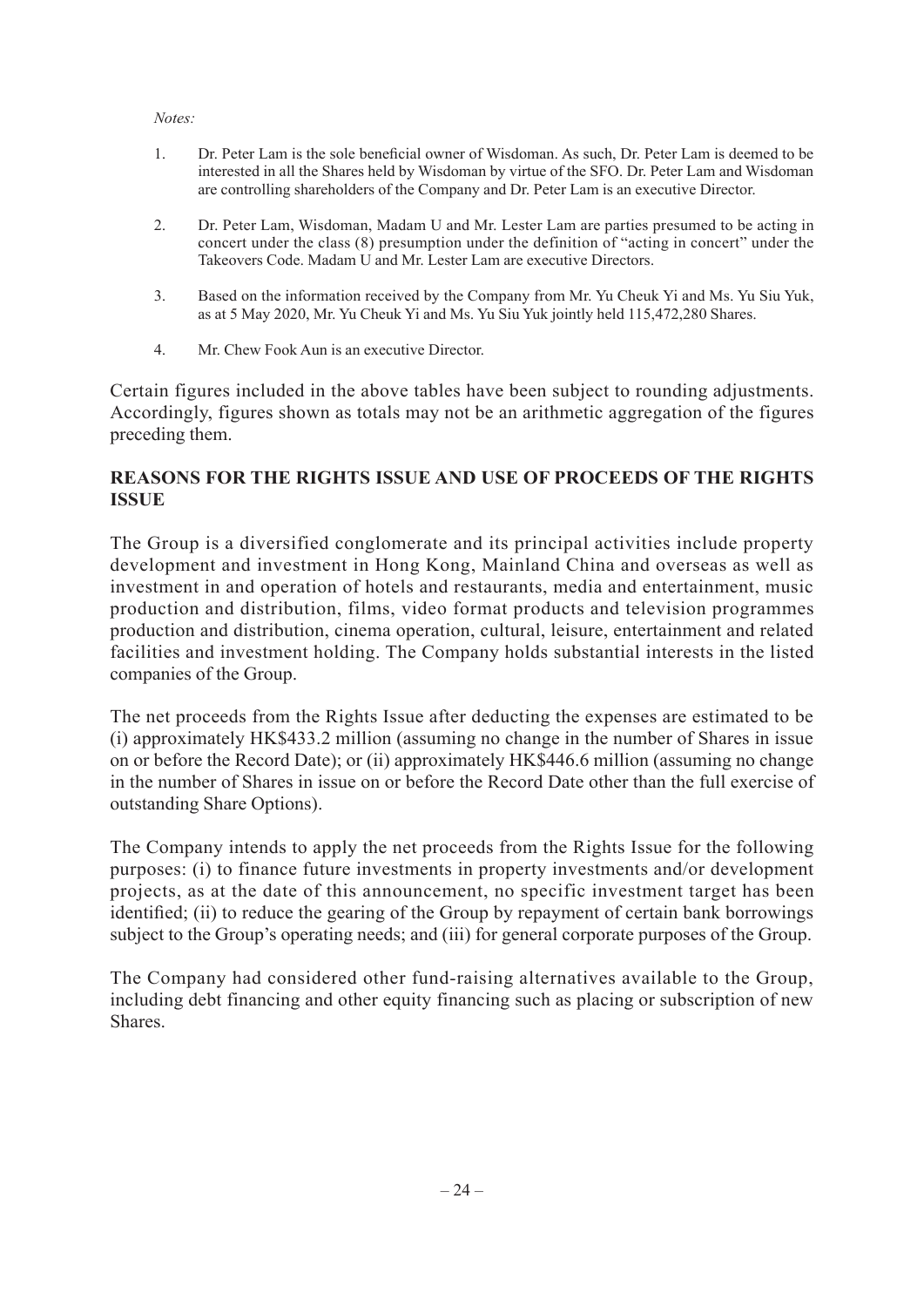The Board considers that to finance the funding needs of the Group in the form of equity is a better alternative than debt as it would not result in additional interest burden and will improve the gearing of the Group. Amongst the equity financing methods, placing or subscription of new Shares would dilute the shareholding of the existing Shareholders without giving the chance to the existing Shareholders to participate. On the contrary, the Rights Issue is pre-emptive in nature, as it allows Qualifying Shareholders to maintain their proportional shareholdings in the Company through participation in the Rights Issue. The Rights Issue also allows the Qualifying Shareholders to (a) increase their respective shareholding interests in the Company by acquiring additional rights entitlement in the open market (subject to the availability) and through excess applications; or (b) reduce their respective shareholding interests in the Company by disposing of their rights entitlements in the open market (subject to the market demand). As an open offer does not allow the trading of rights entitlements, a rights issue is preferred. Further, the Rights Issue will enable the Group to strengthen its capital base and to enhance its financial position without increasing its debt or finance costs. The proceeds from the Rights Issue will replenish the Company's financial resources and strengthen its financial position so as that it can mobilise funds immediately when an investment opportunity arises. As at the date of this announcement, no specific investment target has been identified. Accordingly, the Board considers that raising capital through the Rights Issue is in the interests of the Company and the Shareholders as a whole.

#### **POSSIBLE ADJUSTMENT TO THE SHARE OPTIONS UNDER THE SHARE OPTION SCHEMES**

As at the date of this announcement, there are 11,953,809 outstanding Share Options granted by the Company exercisable into 11,953,809 Shares. Pursuant to the terms of the Share Option Schemes, the Rights Issue may lead to adjustments to, among others, the exercise price and/or the number of Shares to be issued upon exercise of the outstanding Share Options under the Share Option Schemes. The Company will notify the holders of such Share Options and the Shareholders by way of announcement (as and when appropriate) regarding adjustments to be made (if any) pursuant to the terms of the Share Option Schemes and such adjustment will be certified by an independent financial adviser or auditors of the Company (as the case may be).

Save for the foregoing, as at the date of this announcement, the Company had no outstanding debt securities, derivatives, options, warrants, convertible securities or other similar securities which are convertible or exchangeable into Shares prior to the Record Date. The Company has no intention to issue or grant any Shares, convertible securities, warrants and/or options on or before the Record Date.

#### **FUND RAISING ACTIVITIES BY THE COMPANY DURING THE PAST 12 MONTHS**

The Company did not raise any funds by issue of equity securities during the 12 months immediately preceding the date of this announcement.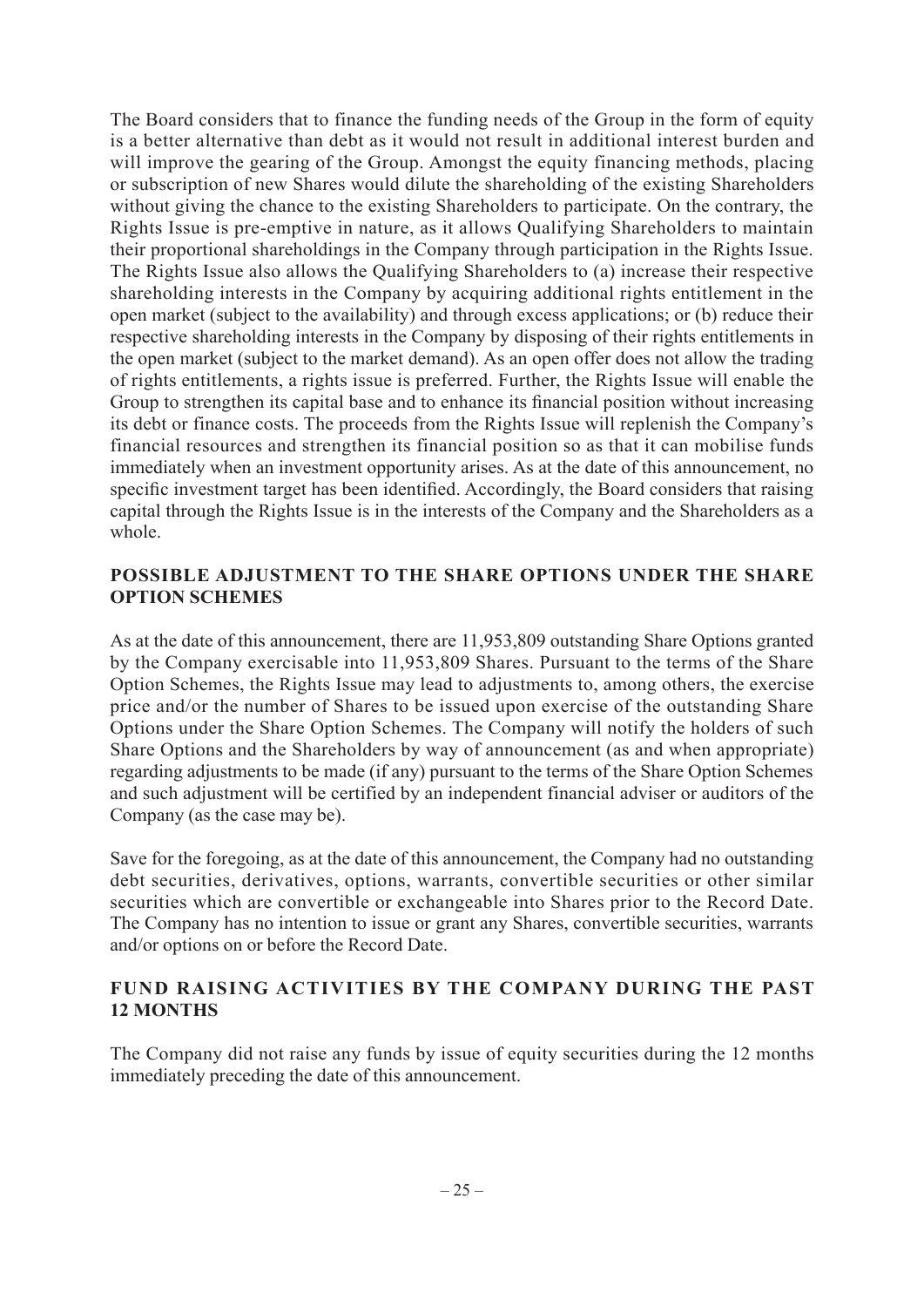## **LISTING RULES IMPLICATION**

As the Rights Issue will not increase either the total number of issued Shares or the market capitalisation of the Company by more than 50%, the Rights Issue is not subject to the approval of minority Shareholders in general meeting pursuant to Rule 7.19A of the Listing Rules.

The Company has not conducted any rights issue, open offer or specific mandate placing within the 12-month period immediately preceding the date of this announcement, or prior to such 12-month period where dealing in respect of the Shares issued pursuant thereto commenced within such 12-month period, nor has it issued any bonus securities, warrants or other convertible securities within such 12-month period. The Rights Issue does not result in a theoretical dilution effect of 25% or more on its own.

#### **GENERAL**

The Prospectus Documents containing further details of the Rights Issue are expected to be despatched to the Qualifying Shareholders on or around Friday, 9 July 2021. The Company will not extend the Rights Issue to the Non-Qualifying Shareholders. The Company will, to the extent permitted under the relevant laws and regulations and reasonably practicable, send the Prospectus to the Non-Qualifying Shareholders for information purposes only but will not send any PAL or EAF to them.

## **WARNING OF THE RISKS OF DEALING IN THE SHARES AND NIL-PAID RIGHTS SHARES**

**Shareholders and potential investors of the Company should note that the proposed Rights Issue is conditional upon, among others, the Underwriting Agreement having become unconditional and the Underwriter not having terminated the Underwriting Agreement in accordance with the terms thereof (a summary of which is set out in the sections headed "The Underwriting Agreement – Conditions of the Rights Issue and the Underwriting Agreement" and "The Underwriting Agreement – Termination of the Underwriting Agreement" in this announcement). Accordingly, the Rights Issue may or may not proceed.**

**Any Shareholder or other person dealing in the existing Shares and/or the nil-paid Rights Shares up to the date on which all the conditions to which the Rights Issue are fulfilled or waived (as applicable) (and the date on which the Underwriter's right of termination of the Underwriting Agreement ceases) will accordingly bear the risk that the Rights Issue may not become unconditional or may not proceed.**

**Shareholders and potential investors of the Company are advised to exercise caution when dealing in the existing Shares and/or the nil-paid Rights Shares. Any party (including Shareholders and potential investors of the Company) who is in any doubt about his/her/its position or any action to be taken is recommended to consult his/her/its own professional adviser(s).**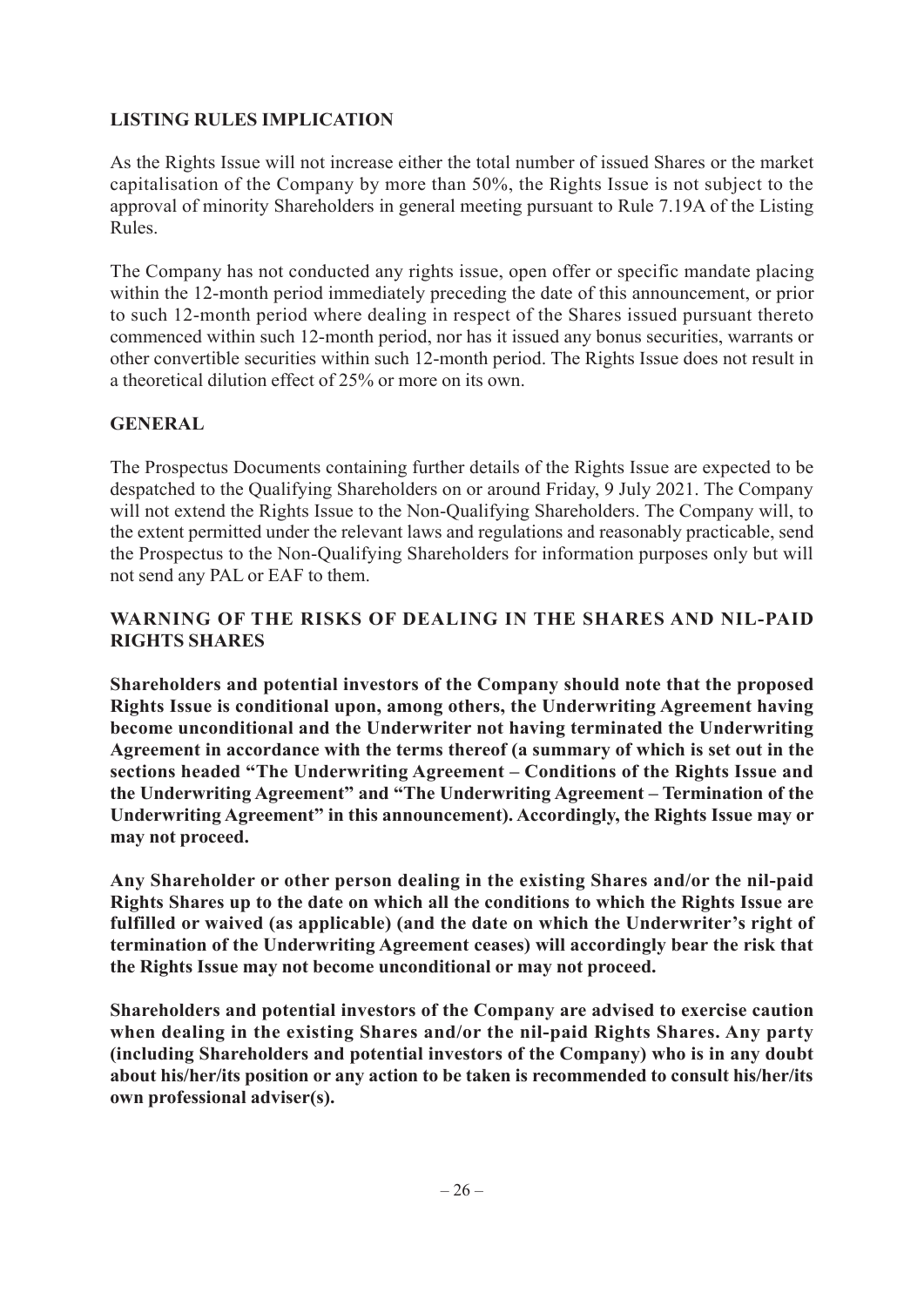# **DEFINITIONS**

In this announcement, the following expressions shall have the following meanings unless the context otherwise requires:

| "associate(s)"                  | has the meaning ascribed thereto under the Listing Rules                                                                                                                                                                                                                                                                                                                                                                           |
|---------------------------------|------------------------------------------------------------------------------------------------------------------------------------------------------------------------------------------------------------------------------------------------------------------------------------------------------------------------------------------------------------------------------------------------------------------------------------|
| "acting in concert"             | has the meaning ascribed thereto under the Takeovers<br>Code                                                                                                                                                                                                                                                                                                                                                                       |
| "Board"                         | the board of Directors                                                                                                                                                                                                                                                                                                                                                                                                             |
| "Business Day"                  | a day (other than a Saturday, Sunday, public holiday and<br>any day on which a tropical cyclone warning signal no.<br>8 or above, or "extreme conditions" caused by a super<br>typhoon or a "black" rainstorm warning signal is hoisted<br>or in effect between 9:00 a.m. and 12:00 noon and is<br>not lowered or discontinued at or before 12:00 noon)<br>on which commercial banks in Hong Kong are open for<br>general business |
| "CCASS"                         | the Central Clearing and Settlement System established<br>and operated by HKSCC                                                                                                                                                                                                                                                                                                                                                    |
| "Companies (WUMP)<br>Ordinance" | the Companies (Winding Up and Miscellaneous<br>Provisions) Ordinance (Chapter 32 of the Laws of Hong<br>Kong), as amended, supplemented or otherwise modified<br>from time to time                                                                                                                                                                                                                                                 |
| "Companies Ordinance"           | the Companies Ordinance (Chapter 622 of the Laws of<br>Hong Kong), as amended, supplemented or otherwise<br>modified from time to time                                                                                                                                                                                                                                                                                             |
| "Company"                       | Lai Sun Garment (International) Limited (麗新製衣國際<br>有限公司), a company incorporated in Hong Kong with<br>limited liability, the issued Shares of which are listed and<br>traded on the Main Board of the Stock Exchange (Stock<br>Code: 191)                                                                                                                                                                                          |
| "controlling shareholder(s)"    | has the meaning ascribed thereto under the Listing Rules                                                                                                                                                                                                                                                                                                                                                                           |
| "core connected person(s)"      | has the meaning ascribed thereto under the Listing Rules                                                                                                                                                                                                                                                                                                                                                                           |
| "Director(s)"                   | the director(s) of the Company                                                                                                                                                                                                                                                                                                                                                                                                     |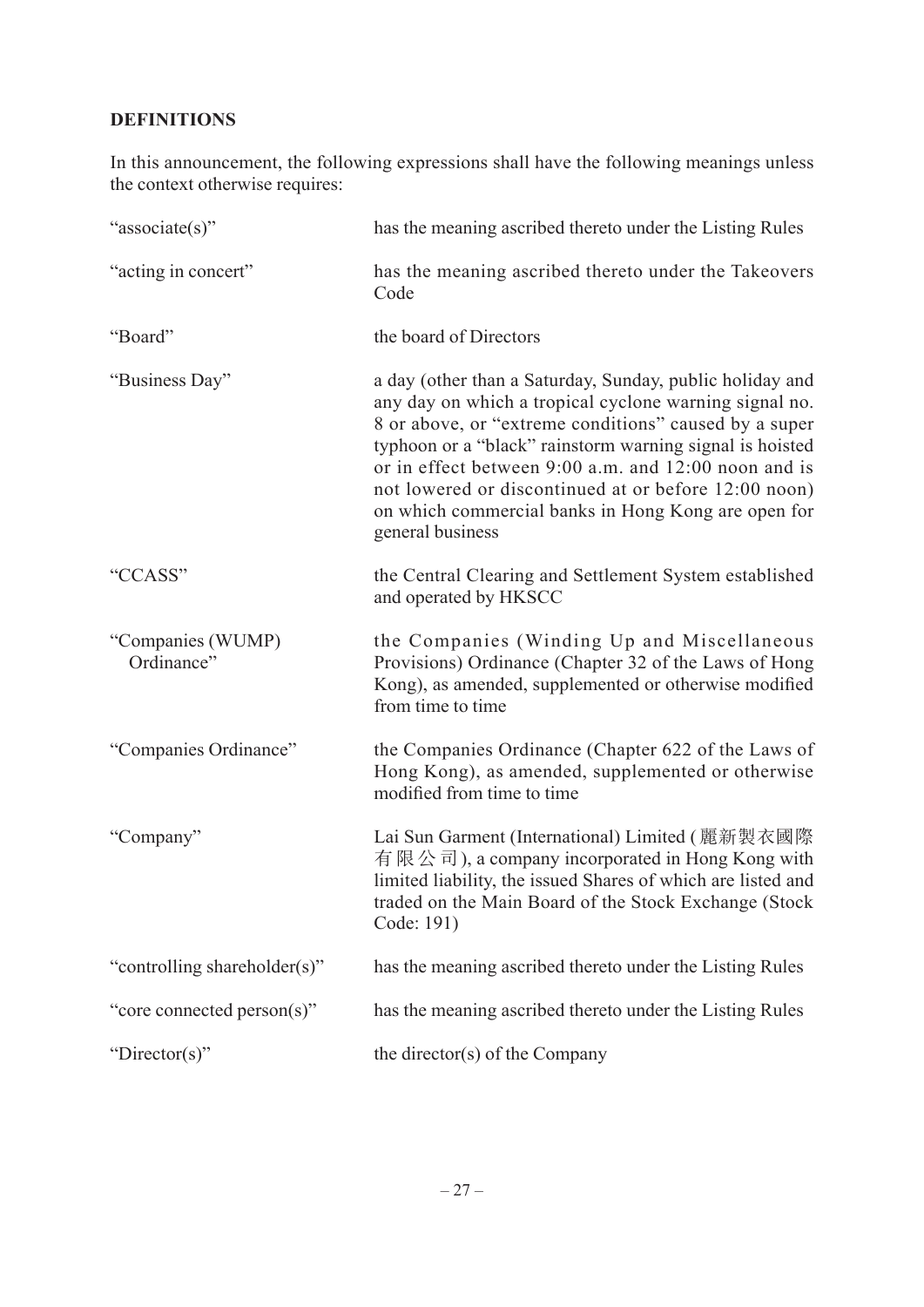| "Dr. Peter Lam"                | Dr. Lam Kin Ngok, Peter, an executive Director and the<br>chairman of the Board and, together with Wisdoman, are<br>controlling shareholders of the Company                                                                                                                                                                                                                                                                                                                                                                                                                                              |
|--------------------------------|----------------------------------------------------------------------------------------------------------------------------------------------------------------------------------------------------------------------------------------------------------------------------------------------------------------------------------------------------------------------------------------------------------------------------------------------------------------------------------------------------------------------------------------------------------------------------------------------------------|
| "EAF(s)"                       | the excess application form(s) for use by the Qualifying<br>Shareholders who wish to apply for the Excess Rights<br><b>Shares</b>                                                                                                                                                                                                                                                                                                                                                                                                                                                                        |
| "Excess Rights Shares"         | any Rights Shares provisionally allotted but not accepted<br>by the Qualifying Shareholders or otherwise subscribed<br>for by transferees of nil-paid Rights Shares prior to the<br>Latest Time for Acceptance, any entitlements of the<br>Non-Qualifying Shareholders provisionally allotted to<br>a nominee of the Company which are left unsold, the<br>Scaled-down PAL Shares (if any), the Scaled-down<br>EAF Shares (if any) and shall (for avoidance of any<br>doubt) include any of the Rights Shares created from the<br>aggregation of fractions of the Rights Shares which are<br>left unsold |
| "Existing Share Option Scheme" | the existing share option scheme adopted by the Company<br>on 11 December 2015                                                                                                                                                                                                                                                                                                                                                                                                                                                                                                                           |
| "Former Share Option Scheme"   | the former share option scheme adopted by the Company<br>on 22 December 2006 and terminated on 11 December<br>2015                                                                                                                                                                                                                                                                                                                                                                                                                                                                                       |
| "GO Obligation"                | the obligation to make a general offer under Rule 26 of<br>the Takeovers Code                                                                                                                                                                                                                                                                                                                                                                                                                                                                                                                            |
| "Group"                        | the Company and its subsidiaries                                                                                                                                                                                                                                                                                                                                                                                                                                                                                                                                                                         |
| "HK\$"                         | Hong Kong dollars, the lawful currency of Hong Kong                                                                                                                                                                                                                                                                                                                                                                                                                                                                                                                                                      |
| "HKSCC"                        | Hong Kong Securities Clearing Company Limited                                                                                                                                                                                                                                                                                                                                                                                                                                                                                                                                                            |
| "Hong Kong"                    | the Hong Kong Special Administrative Region of the<br><b>PRC</b>                                                                                                                                                                                                                                                                                                                                                                                                                                                                                                                                         |
| "Independent Third Party(ies)" | any individual or company not being the connected<br>persons (as defined under the Listing Rules) of the<br>Company, independent of the Company and its connected<br>persons and not connected with any of them or their<br>respective associates                                                                                                                                                                                                                                                                                                                                                        |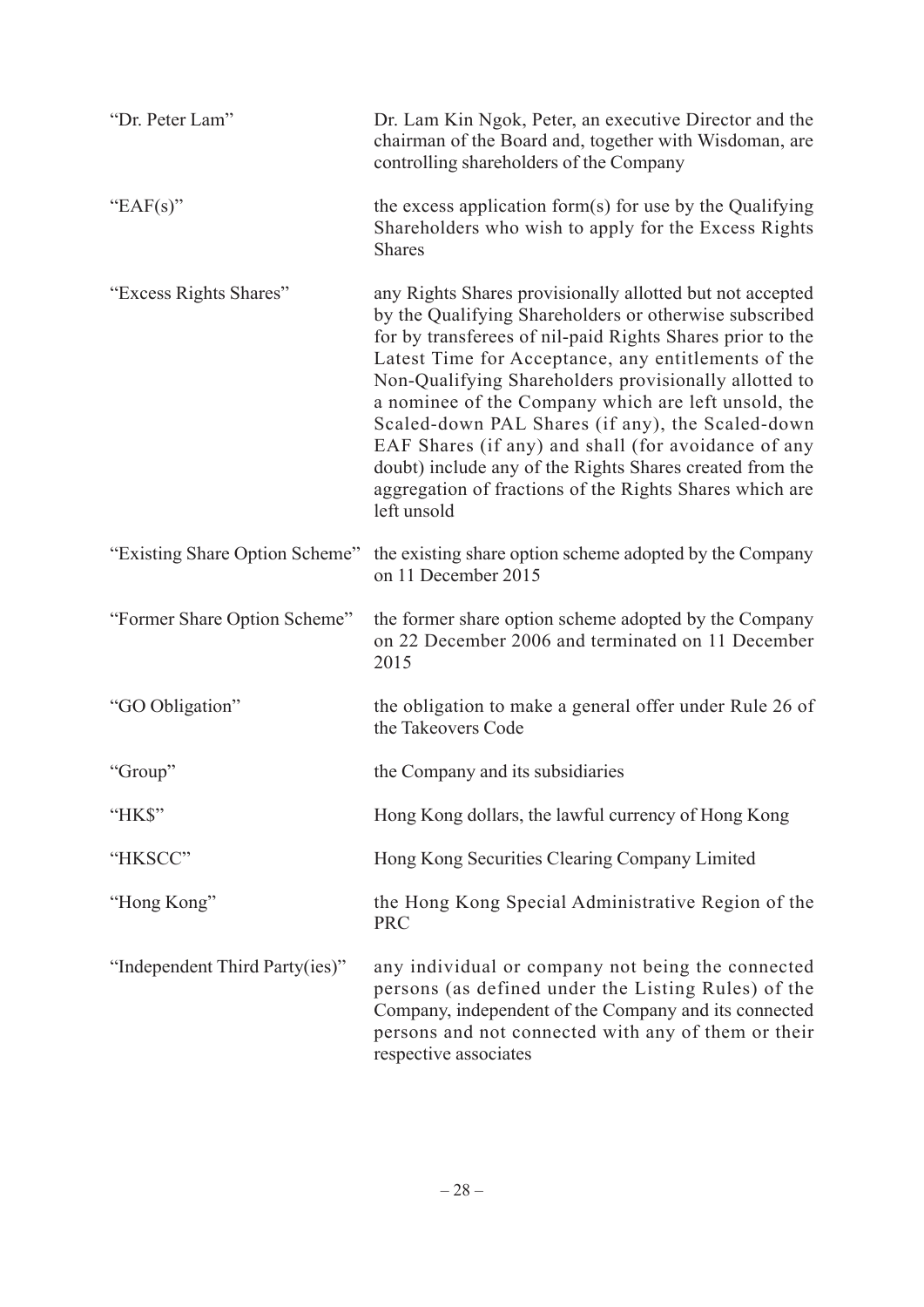| "Irrevocable Undertaking"     | the irrevocable undertaking dated 11 June 2021 given by<br>Dr. Peter Lam and Wisdoman in favour of the Company<br>and the Underwriter                                                                                                                                                                                                                                                                                                                                     |
|-------------------------------|---------------------------------------------------------------------------------------------------------------------------------------------------------------------------------------------------------------------------------------------------------------------------------------------------------------------------------------------------------------------------------------------------------------------------------------------------------------------------|
| "Last Trading Day"            | 11 June 2021, being the last trading day for the Shares on<br>the Stock Exchange immediately before the publication<br>of this announcement                                                                                                                                                                                                                                                                                                                               |
| "Latest Time for Acceptance"  | 4:00 p.m. on 23 July 2021, or such later time or date as<br>may be agreed by the Company and the Underwriter in<br>writing, being the latest time and date for acceptance of<br>and payment for the Rights Shares and application for<br>and payment for Excess Rights Shares as described in the<br><b>Prospectus Documents</b>                                                                                                                                          |
| "Latest Time for Termination" | 4:00 p.m. on 26 July 2021, or such later time or date as<br>may be agreed by the Company and the Underwriter<br>in writing, being the latest time for termination of the<br><b>Underwriting Agreement</b>                                                                                                                                                                                                                                                                 |
| "Listing Committee"           | has the meaning ascribed thereto under the Listing Rules                                                                                                                                                                                                                                                                                                                                                                                                                  |
| "Listing Rules"               | the Rules Governing the Listing of Securities on the<br>Stock Exchange, as amended, supplemented or otherwise<br>modified from time to time                                                                                                                                                                                                                                                                                                                               |
| "Madam U"                     | Madam U Po Chu, an executive Director                                                                                                                                                                                                                                                                                                                                                                                                                                     |
| "Mr. Lester Lam"              | Mr. Lam Hau Yin, Lester, an executive Director                                                                                                                                                                                                                                                                                                                                                                                                                            |
|                               | "Non-Qualifying Shareholder(s)" the Overseas Shareholder(s) in respect of whom the<br>Board, after making relevant enquiries with the legal<br>advisers in the relevant jurisdictions, considers it<br>necessary or expedient not to offer the Rights Shares to<br>such Overseas Shareholder(s) on account either of legal<br>restrictions under the laws of the relevant place or the<br>requirements of the relevant regulatory body or stock<br>exchange in that place |
| "Overseas Shareholder(s)"     | the Shareholder(s) whose registered address(es) as shown<br>in the register of members of the Company as at the close<br>of business on the Record Date is/are outside Hong Kong                                                                                                                                                                                                                                                                                          |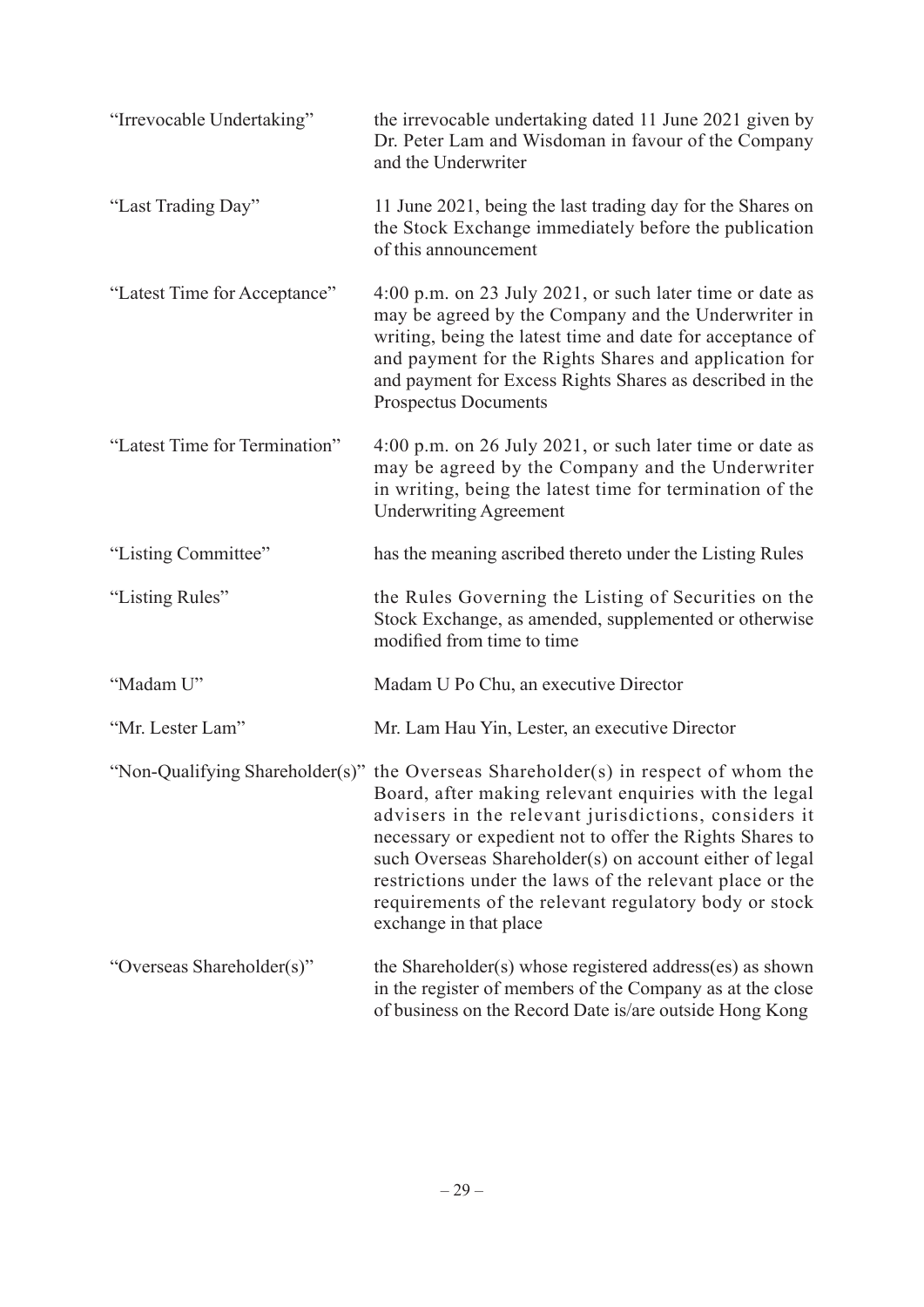| " $PAL(s)$ "                | the provisional allotment letter(s) for the Rights Shares<br>to be issued to the Qualifying Shareholders in respect of<br>their entitlements under the Rights Issue                                                                                                                                                                                                         |
|-----------------------------|-----------------------------------------------------------------------------------------------------------------------------------------------------------------------------------------------------------------------------------------------------------------------------------------------------------------------------------------------------------------------------|
| "Posting Date"              | Friday, 9 July 2021, or such other date as the Company<br>and the Underwriter may agree in writing for the despatch<br>of the Prospectus Documents                                                                                                                                                                                                                          |
| "PRC"                       | the People's Republic of China                                                                                                                                                                                                                                                                                                                                              |
| "Prospectus"                | the prospectus to be issued by the Company to the<br>Qualifying Shareholders in connection with the Rights<br>Issue                                                                                                                                                                                                                                                         |
| "Prospectus Documents"      | the Prospectus, the PAL and the EAF to be issued by the<br>Company                                                                                                                                                                                                                                                                                                          |
| "Public Float Requirement"  | the public float requirement under Rules $8.08(1)(a)$ and<br>13.32(1) of the Listing Rules                                                                                                                                                                                                                                                                                  |
| "Qualifying Shareholder(s)" | Shareholder(s), whose name(s) appear(s) on the register<br>of members of the Company as at the close of business<br>on the Record Date, other than the Non-Qualifying<br>Shareholder(s)                                                                                                                                                                                     |
| "Record Date"               | Tuesday, 6 July 2021, or such other date as the Company<br>and the Underwriter may agree in writing, being the date<br>by reference to which entitlements of the Shareholders to<br>participate in the Rights Issue will be determined                                                                                                                                      |
| "Registrar"                 | Tricor Tengis Limited, at Level 54, Hopewell Centre, 183<br>Queen's Road East, Hong Kong, the Company's share<br>registrar and transfer office                                                                                                                                                                                                                              |
| "Rights Issue"              | the proposed issue by way of rights of the Rights Shares<br>to the Qualifying Shareholders on the basis of one (1)<br>Rights Share for every two (2) existing Shares held on the<br>Record Date at the Subscription Price, payable in full on<br>acceptance and on the terms and subject to the conditions<br>of the Underwriting Agreement and the Prospectus<br>Documents |
| "Rights Share(s)"           | not less than 196,305,311 new Shares and not more than<br>202,282,216 new Shares proposed to be offered to the<br>Qualifying Shareholders for subscription by way of the<br><b>Rights Issue</b>                                                                                                                                                                             |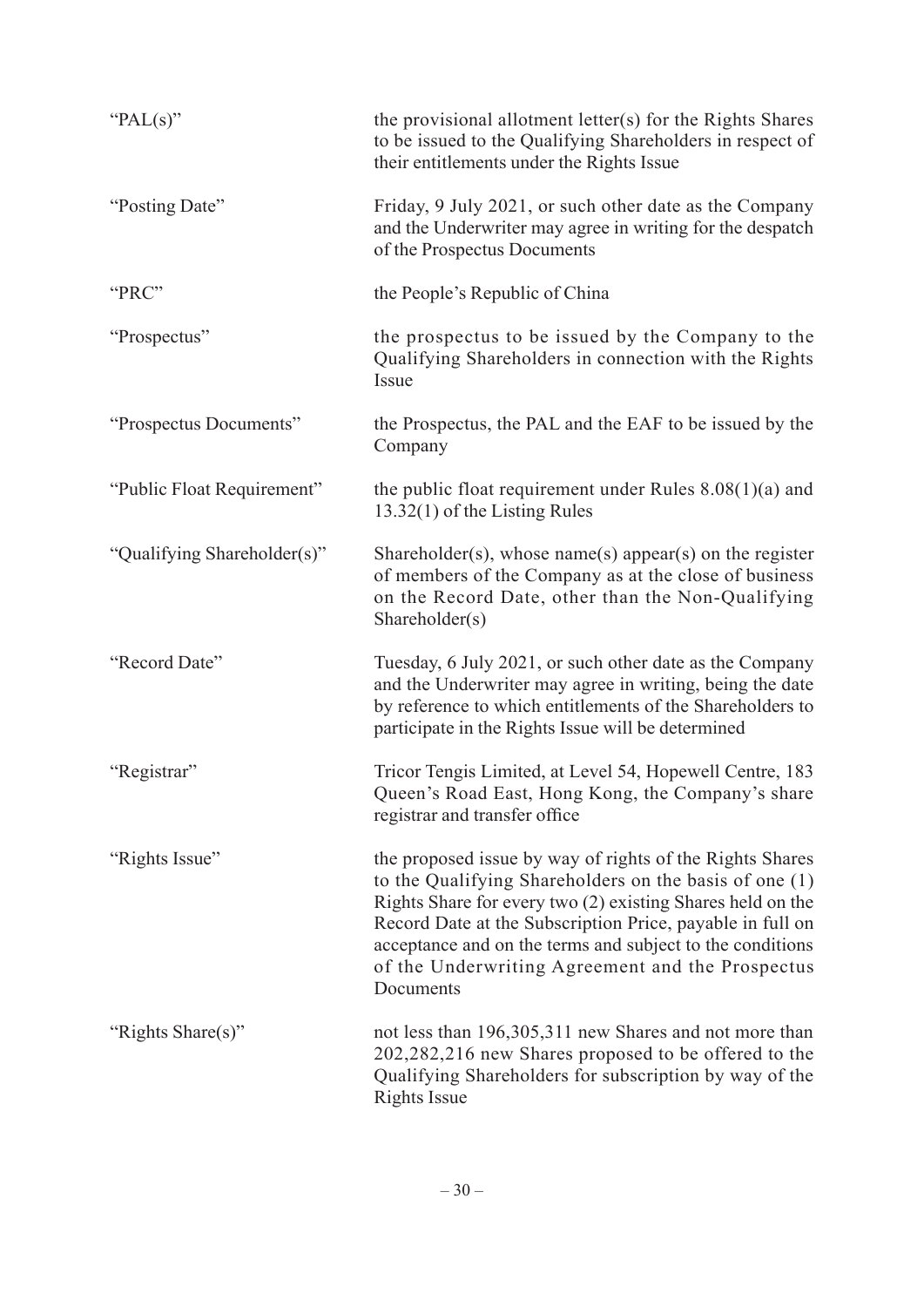| "Scaled-down EAF Shares"     | such number of Rights Shares applied for as excess<br>application under the EAF(s) which would, if allotted<br>by the Company, result in either the triggering of a GO<br>Obligation on the part of the applicant or the failure to<br>comply with the Public Float Requirement on the part of<br>the Company |
|------------------------------|---------------------------------------------------------------------------------------------------------------------------------------------------------------------------------------------------------------------------------------------------------------------------------------------------------------|
| "Scaled-down PAL Shares"     | such number of Rights Shares applied for under the<br>PAL(s) which would, if allotted by the Company, result in<br>either the triggering of a GO Obligation on the part of the<br>applicant or the failure to comply with the Public Float<br>Requirement on the part of the Company                          |
| "SFC"                        | the Securities and Futures Commission of Hong Kong                                                                                                                                                                                                                                                            |
| "SFO"                        | the Securities and Futures Ordinance (Chapter 571 of<br>the Laws of Hong Kong), as amended, supplemented or<br>otherwise modified from time to time                                                                                                                                                           |
| "Share Option(s)"            | the total of $11,953,809$ outstanding share options to<br>subscribe for 11,953,809 Shares granted under the Share<br><b>Option Schemes</b>                                                                                                                                                                    |
| "Share Option Schemes"       | collectively, the Existing Share Option Scheme and the<br>Former Share Option Scheme                                                                                                                                                                                                                          |
| "Share(s)"                   | ordinary share(s) in the share capital of the Company                                                                                                                                                                                                                                                         |
| "Shareholder(s)"             | $holder(s)$ of the Share $(s)$                                                                                                                                                                                                                                                                                |
| "Stock Exchange"             | The Stock Exchange of Hong Kong Limited                                                                                                                                                                                                                                                                       |
| "Subscription Price"         | the subscription price of HK\$2.24 for each Rights Share<br>under the Rights Issue                                                                                                                                                                                                                            |
| "substantial shareholder(s)" | has the meaning ascribed thereto under the Listing Rules                                                                                                                                                                                                                                                      |
| "Takeovers Code"             | The Codes on Takeovers and Mergers and Share Buy-<br>backs, as amended, supplemented or otherwise modified<br>from time to time                                                                                                                                                                               |
| "Undertaken Shares"          | 81,772,161 Rights Shares, being the aggregate number<br>of Rights Shares for which the Undertaking Covenantors<br>have undertaken to subscribe pursuant to the Irrevocable<br>Undertaking                                                                                                                     |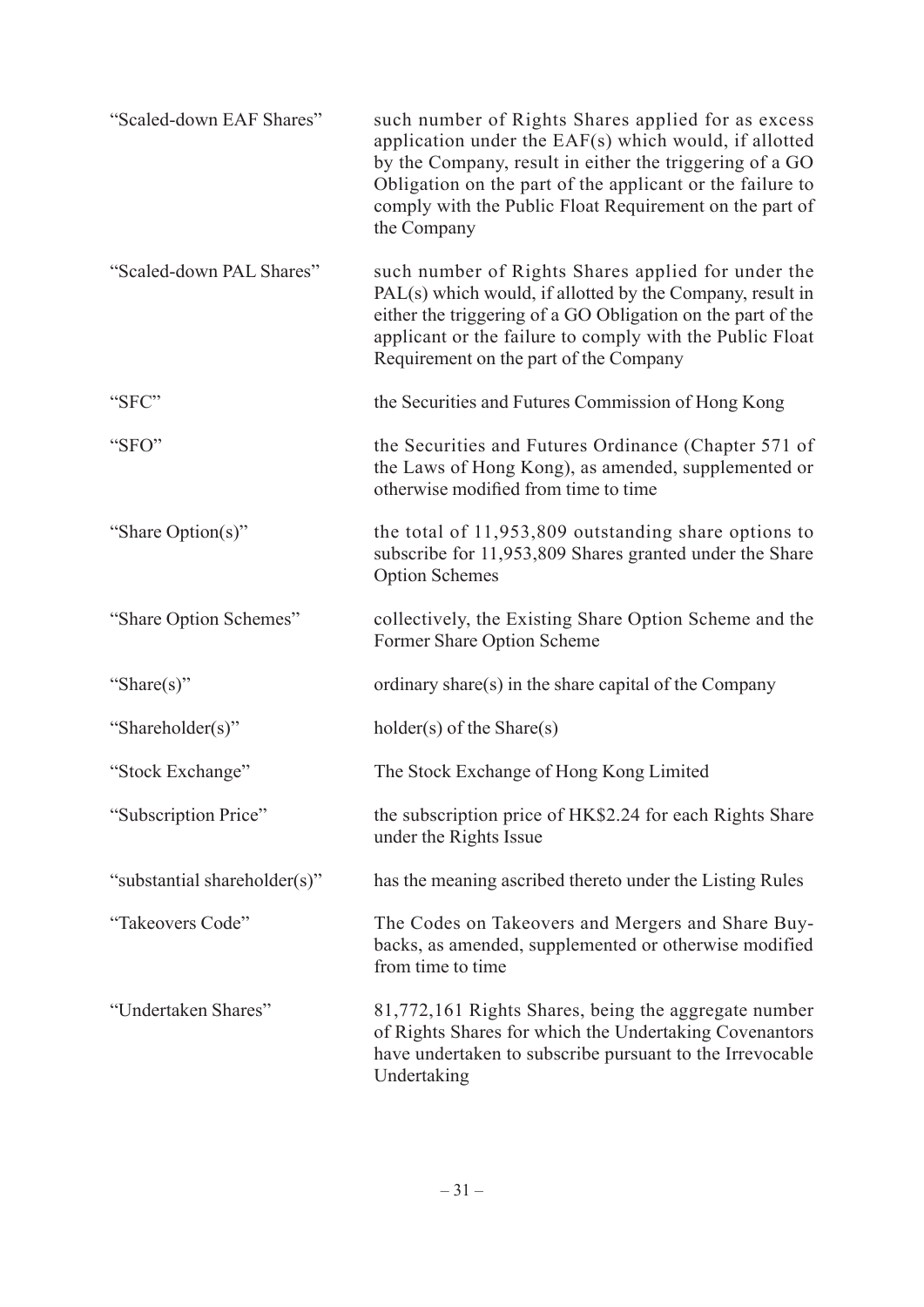| "Undertaking Covenantors" | collectively, Dr. Peter Lam and Wisdoman                                                                                                                                                                                                                                                                                                                                                                                                                                                                                                                                                                                     |
|---------------------------|------------------------------------------------------------------------------------------------------------------------------------------------------------------------------------------------------------------------------------------------------------------------------------------------------------------------------------------------------------------------------------------------------------------------------------------------------------------------------------------------------------------------------------------------------------------------------------------------------------------------------|
| "Underwriter"             | Haitong International Securities Company Limited,<br>a licensed corporation carrying out type 1 (dealing in<br>securities) and type 4 (advising on securities) regulated<br>activities under the SFO and its ordinary course of<br>business includes underwriting of securities                                                                                                                                                                                                                                                                                                                                              |
| "Underwriting Agreement"  | the underwriting agreement dated 11 June 2021 entered<br>into between the Company and the Underwriter in relation<br>to the Rights Issue, as revised, supplemented or amended<br>from time to time in accordance with its terms                                                                                                                                                                                                                                                                                                                                                                                              |
| "Underwritten Shares"     | up to 120,510,055 Rights Shares, being the maximum<br>number of the Rights Shares less the Undertaken Shares,<br>assuming no further issue of new Share(s) and no<br>repurchase of Share(s) on or before the Record Date,<br>other than the new Shares that are allotted and issued<br>pursuant to the exercise of all the Share Options on or<br>before the Record Date                                                                                                                                                                                                                                                     |
| "United States" or "US"   | the United States of America (including its territories<br>and dependencies, any state in the US and the District of<br>Columbia)                                                                                                                                                                                                                                                                                                                                                                                                                                                                                            |
| "Untaken Shares"          | such number of Rights Shares in respect of which duly<br>completed PAL(s) or EAF(s) have not been lodged for<br>acceptance or not fully paid or otherwise rejected by<br>the Latest Time for Acceptance, including any Rights<br>Shares to which the Non-Qualifying Shareholders would<br>otherwise have been entitled under the Rights Issue if<br>they were to be Qualifying Shareholders, together with<br>the Scaled-down PAL Shares and the Scaled-down EAF<br>Shares not being applied (whether validly or otherwise)<br>and/or fully paid for under the EAFs, and unsold<br>aggregation of fractions of Rights Shares |
| "US Person(s)"            | any person(s) or entity(ies) deemed to be a US Person for<br>the purposes of Regulation S under the US Securities Act<br>of 1933, as amended                                                                                                                                                                                                                                                                                                                                                                                                                                                                                 |